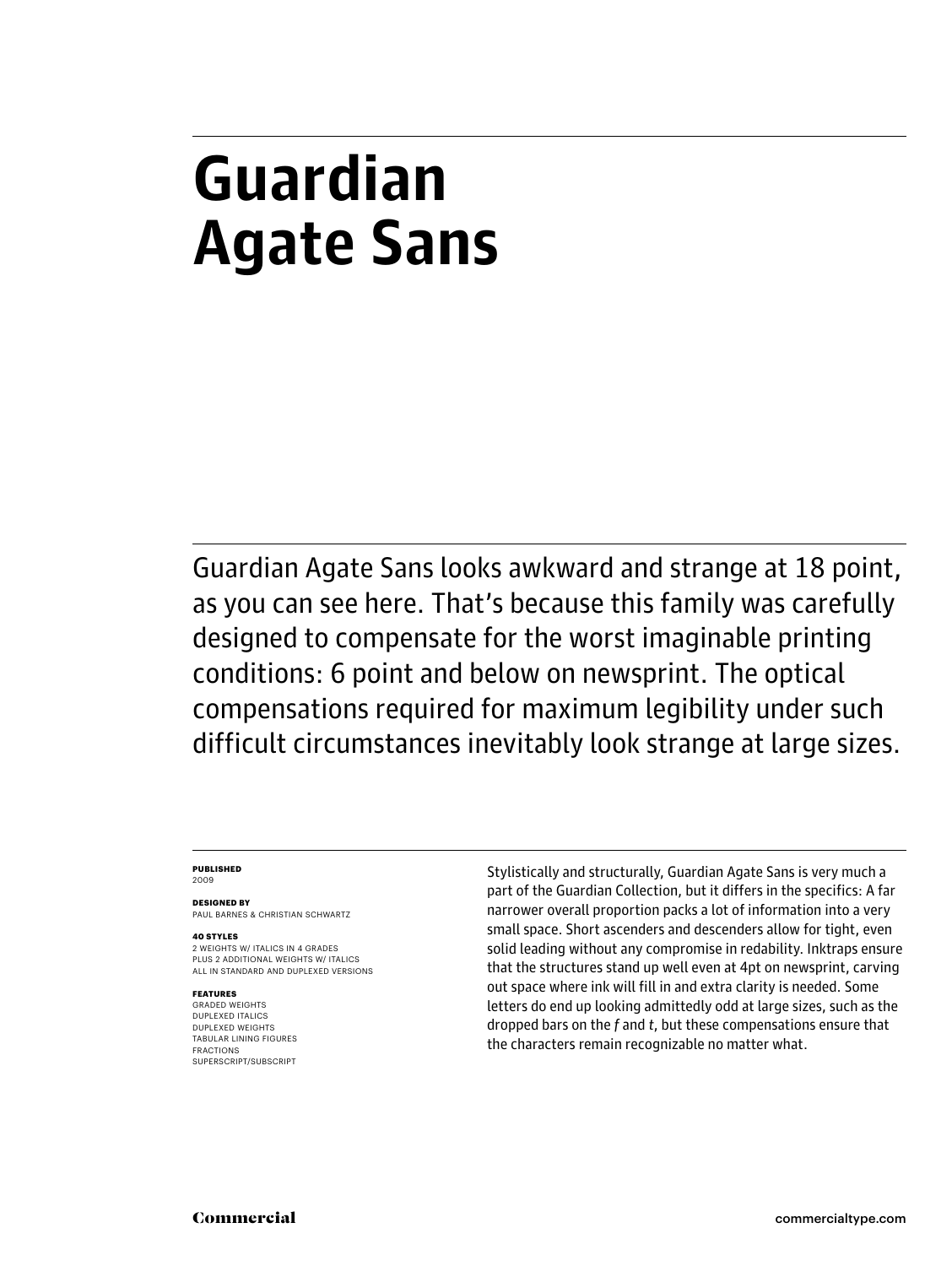## Guardian Agate Sans Grade 1 Regular Guardian Agate Sans Grade 1 Regular Italic **Guardian Agate Sans Grade 1 Bold** *Guardian Agate Sans Grade 1 Bold Italic*

Guardian Agate Sans Grade 2 Regular Guardian Agate Sans Grade 2 Regular Italic **Guardian Agate Sans Grade 2 Bold** *Guardian Agate Sans Grade 2 Bold Italic*

Guardian Agate Sans Grade 3 Regular Guardian Agate Sans Grade 3 Regular Italic **Guardian Agate Sans Grade 3 Bold** *Guardian Agate Sans Grade 3 Bold Italic*

Guardian Agate Sans Grade 4 Regular Guardian Agate Sans Grade 4 Regular Italic **Guardian Agate Sans Grade 4 Bold** *Guardian Agate Sans Grade 4 Bold Italic*

Guardian Agate Sans Medium Guardian Agate Sans Medium Italic **Guardian Agate Sans Black** *Guardian Agate Sans Black Italic*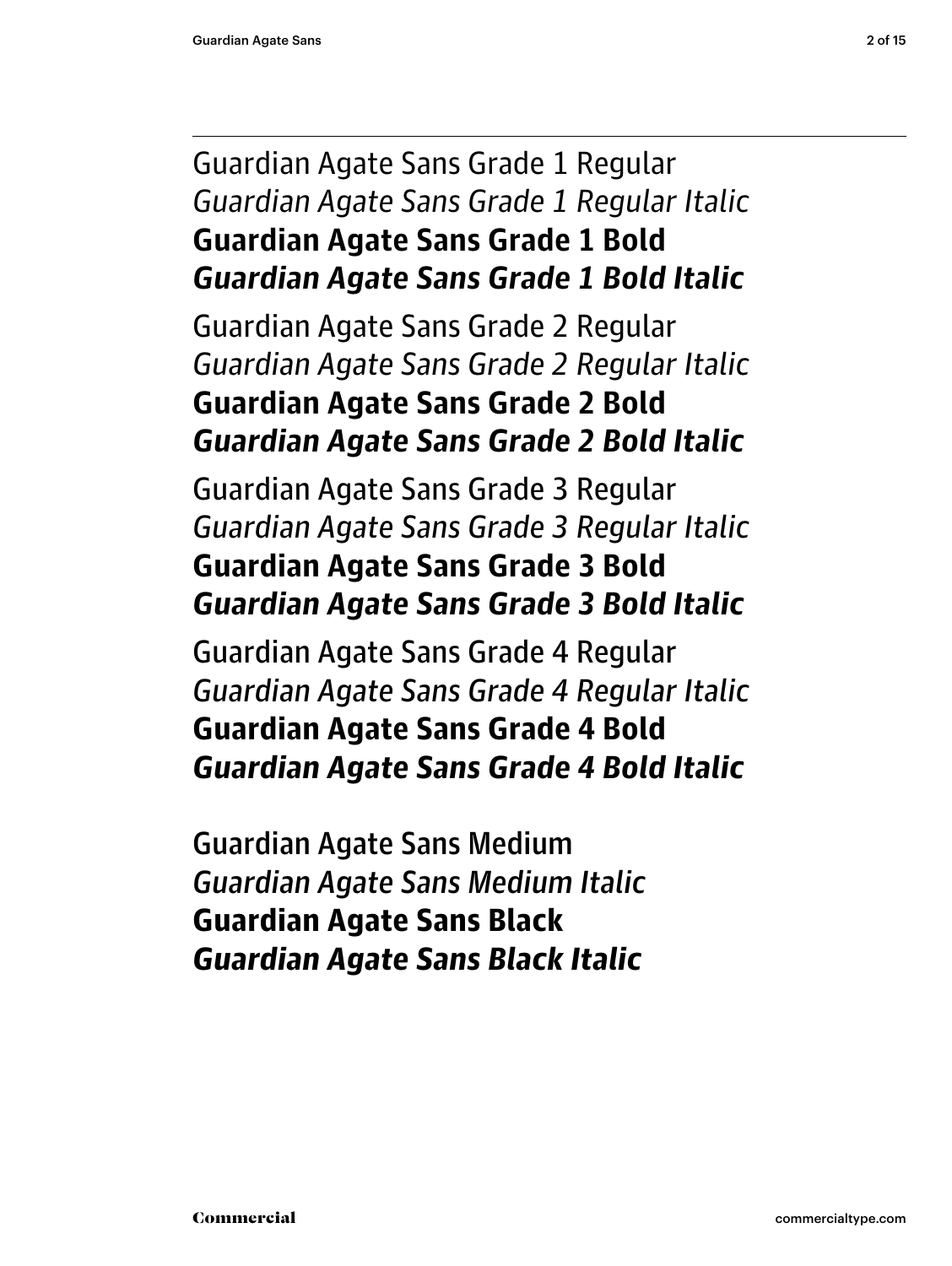## Guardian Agate Sans Grade 1 Duplex Regular Guardian Agate Sans Grade 1 Duplex Regular Italic **Guardian Agate Sans Grade 1 Duplex Bold** *Guardian Agate Sans Grade 1 Duplex Bold Italic*

Guardian Agate Sans Grade 2 Duplex Regular *Guardian Agate Sans Grade 2 Duplex Regular Italic* **Guardian Agate Sans Grade 2 Duplex Bold** *Guardian Agate Sans Grade 2 Duplex Bold Italic*

Guardian Agate Sans Grade 3 Duplex Regular *Guardian Agate Sans Grade 3 Duplex Regular Italic* **Guardian Agate Sans Grade 3 Duplex Bold** *Guardian Agate Sans Grade 3 Duplex Bold Italic*

Guardian Agate Sans Grade 4 Duplex Regular *Guardian Agate Sans Grade 4 Duplex Regular Italic* **Guardian Agate Sans Grade 4 Duplex Bold** *Guardian Agate Sans Grade 4 Duplex Bold Italic*

Guardian Agate Sans Duplex Medium *Guardian Agate Sans Duplex Medium Italic* **Guardian Agate Sans Duplex Black** *Guardian Agate Sans Duplex Black Italic*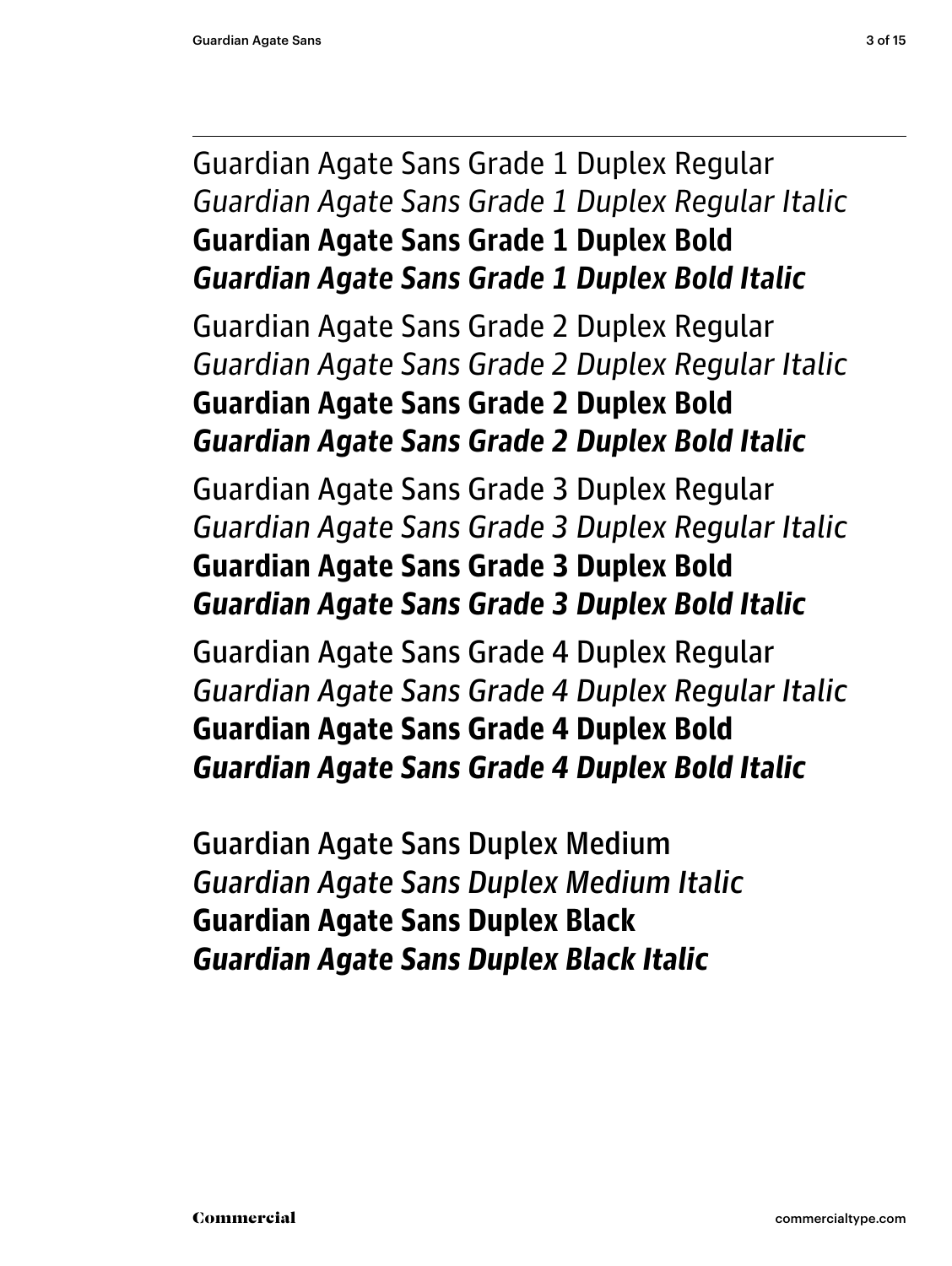

AGATE SANS GRADE 1

AGATE SANS GRADE 2

AGATE SANS GRADE 3

AGATE SANS GRADE 4

AGATE SANS MEDIUM

## **Graded weights**

The Guardian Agate Sans family features four subtly different weights, or grades, allowing users to find the perfect weight for a particular situation, from **Grade 1**, the lightest, to **Grade 4**, the heaviest. The Medium weight can be used for reversing text out of a dark background, or for subheads and cases where an additional level of hierarchy is required.

## Guardian Agate Sans Grade 1 Regular **Bold G1** Guardian Agate Sans Grade 2 Regular **Bold G2** Guardian Agate Sans Grade 3 Regular **Bold G3** Guardian Agate Sans Grade 4 Regular **Bold G4** Guardian Agate Sans Medium **Black**

REGULAR & BOLD GRADES, MEDIUM & BLACK, 12 PT

## **Tabular figures**

The tabular figures in all weights and styles ensure that the numbers in all weights can be freely mixed in tables of figures no matter which version is used.

## **Small capitals**

While agate typography generally doesn't need typographical niceties such as ligatures, all styles include small caps, which are very useful for adding an extra layer of hierarchy to maps, tables and infographics.

## Regular \$155.89 €176.52 £125.35 ¥15,614 Medium \$155.89 €176.52 £125.35 ¥15,614 **Bold \$155.89 €176.52 £125.35 ¥15,614 Black \$155.89 €176.52 £125.35 ¥15,614**

REGULAR, MEDIUM, BOLD & BLACK, 12 PT

NEW YORK, Tokyo, PARIS, London, SHANGHAI NEW YORK, Tokyo, PARIS, London, SHANGHAI **NEW YORK, Tokyo, PARIS, London, SHANGHAI** *NEW YORK, Tokyo, PARIS, London, SHANGHAI*

REGULAR, BOLD & ITALICS, 12 PT

## **Duplexed weights**

Duplexing takes the tabular figures to the next level, with all characters drawn on the same set of widths, so text can be switched on the fly from Regular to Bold without any reflow, perfect for stock listings and classified ads, where there is no room to maneuver at all. In addition, the italics are duplexed with their matching romans in all styles, and the Regular in all grades is duplexed with the Medium weight.

## **Duplexed Fractions**

The Duplex versions feature tabular fractions, drawn on the same widths as the numerals.

Non-duplexed weights  $\frac{15,614}{189\frac{1}{3}1\frac{1}{2}}$ Non-duplexed weights  $\frac{15,614}{189\frac{2}{3}2\frac{1}{4}}$ **Non-duplexed weights ¥15,614 189 2⁄3** 3 3⁄4 *Non-duplexed weights ¥15,614 189 2⁄3* 4 5⁄8 Fully duplexed weights ¥15,614 189 ⅔ 5 ½ Fully duplexed weights  $\frac{1}{2}$  415,614 189 $\frac{2}{3}$  6 $\frac{1}{4}$ **Fully duplexed weights ¥15,614 189 ⅔ 7 ¾**  *Fully duplexed weights ¥15,614 189 ⅔ 8 ⅝*  REGULAR, BOLD & ITALICS, 12 PT

DUPLEX REGULAR, DUPLEX BOLD & ITALICS, 12 PT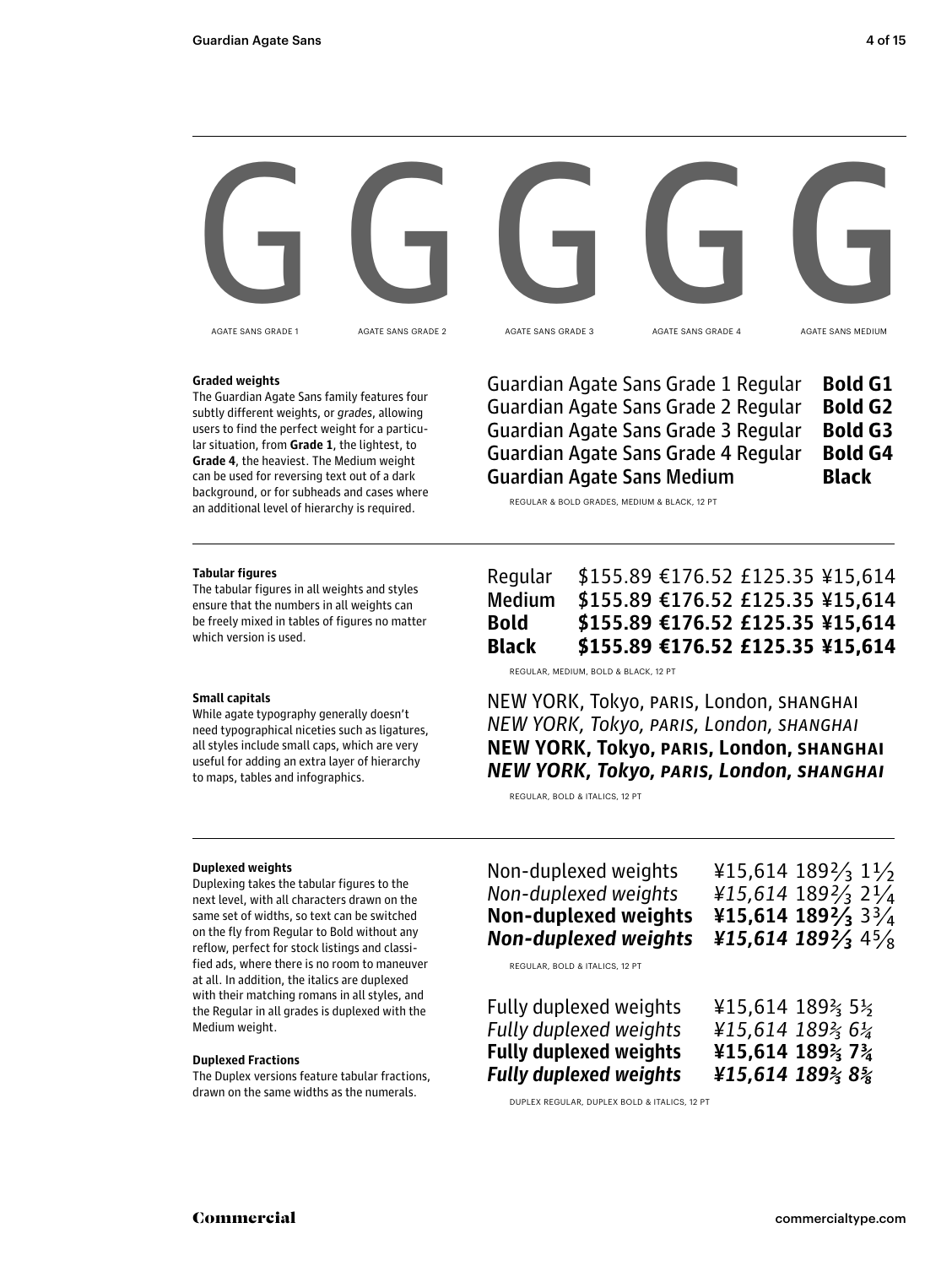|                          | REGULAR                                                                                                          | REGULAR & BOLD DUPLEX                                                                                            | <b>REGULAR &amp; BOLD</b>                                                                                                       |  |  |
|--------------------------|------------------------------------------------------------------------------------------------------------------|------------------------------------------------------------------------------------------------------------------|---------------------------------------------------------------------------------------------------------------------------------|--|--|
| SANS AGATE GRADE 1, 7 PT | AERATOR - like new. 2002 PLGR PL                                                                                 | <b>AERATOR</b> - like new. 2002 PLGR PL                                                                          | <b>AERATOR</b> - like new. 2002 PLGR PL                                                                                         |  |  |
|                          | 400  5.5 hp, 4 tine. Easy to use.                                                                                | 400  5.5 hp, 4 tine. Easy to use.                                                                                | 400  5.5 hp, 4 tine. Easy to use.                                                                                               |  |  |
|                          | \$1200. 720-352-5555, after 4 pm                                                                                 | \$1200.720-352-5555, after 4 pm                                                                                  | \$1200.720-352-5555, after 4 pm                                                                                                 |  |  |
|                          | FREE FOR THE TAKING - 11/2" crushed                                                                              | FREE FOR THE TAKING - 1½" crushed                                                                                | FREE FOR THE TAKING - 11/3"                                                                                                     |  |  |
|                          | granite landscaping rock. Approx 250                                                                             | granite landscaping rock. Approx 250                                                                             | crushed granite landscaping rock.                                                                                               |  |  |
|                          | sq ft. Call Andrew (303) 324-5555                                                                                | sq ft. Call Andrew (303) 324-5555                                                                                | Approx 250 sq ft. Call Andrew (303)                                                                                             |  |  |
|                          | FTRX 316 LAWN TRACTOR, 48" cutting                                                                               | FTRX 316 LAWN TRACTOR, 48" cutting                                                                               | 324-5555                                                                                                                        |  |  |
|                          | deck, 3 pt hitch, rear drag blade, good                                                                          | deck, 3 pt hitch, rear drag blade, good                                                                          | FTRX 316 LAWN TRACTOR, 48"                                                                                                      |  |  |
|                          | cond. \$1400/obo (303) 862-8891                                                                                  | cond. \$1400/obo (303) 862-8891                                                                                  | cutting deck, 3 pt hitch, rear drag                                                                                             |  |  |
|                          | H&M BRUSH CHIPPER 105%", 4 cyl dsl,                                                                              | H&M BRUSH CHIPPER 10%", 4 cyl dsl,                                                                               | blade, good cond. \$1400/obo call                                                                                               |  |  |
|                          | low hrs, \$4500, 970-555-7278                                                                                    | low hrs, \$4500, 970-555-7278                                                                                    | Matt (303) 862-8891                                                                                                             |  |  |
| SANS AGATE GRADE 2, 7 PT | KRAFTSMAN 42" riding mower 15.5                                                                                  | <b>KRAFTSMAN 42" riding mower 15.5</b>                                                                           | <b>KRAFTSMAN 42" riding mower 15.5</b>                                                                                          |  |  |
|                          | ohv auto. \$600. Mark 303-555-0691                                                                               | ohv auto. \$600. Mark 303-555-0691                                                                               | ohv auto. \$600. Mark 303-555-0691                                                                                              |  |  |
|                          | FREE clean fill dirt, delvry avail. Please                                                                       | FREE clean fill dirt, delvry avail. Please                                                                       | FREE clean fill dirt, delvry avail.                                                                                             |  |  |
|                          | call 303-555-8759 or 303-678-5555                                                                                | call 303-555-8759 or 303-678-5555                                                                                | Please call 303-555-8759 or                                                                                                     |  |  |
|                          | ROCKS: pvt mtn, rnch moss, granite. dir                                                                          | ROCKS: pvt mtn, rnch moss, granite. dir                                                                          | 303-678-5555                                                                                                                    |  |  |
|                          | ok. Can haul. \$59/t. Wholesale moss -                                                                           | ok. Can haul. \$59/t. Wholesale moss -                                                                           | ROCKS: pvt mtn, rnch moss, granite.                                                                                             |  |  |
|                          | rock boulders - veneer & flagstone. Call                                                                         | rock boulders - veneer & flagstone. Call                                                                         | dir ok. Can haul. \$59/t. Wholesale moss                                                                                        |  |  |
|                          | Wade (720) 480-5555, after 5 pm                                                                                  | Wade (720) 480-5555                                                                                              | - rock boulders - veneer & flagstone.                                                                                           |  |  |
|                          | 2 BLUEBIRD AERATORS, \$800 ea, HD                                                                                | 2 BLUEBIRD AERATORS, \$800 ea, HD                                                                                | Call Wade (720) 480-5555                                                                                                        |  |  |
|                          | 36 Mower, \$500, Blumax Blower \$100                                                                             | 36 Mower, \$500, Blumax Blower \$100                                                                             | 2 BLUEBIRD AERATORS, \$800 ea, HD                                                                                               |  |  |
|                          | Call Maxwell, 720-555-5627                                                                                       | Call Maxwell, 720-555-5627                                                                                       | 36 Mower, \$500, Blumax Blower \$100                                                                                            |  |  |
| SANS AGATE GRADE 3, 7 PT | MOWER, $48\frac{1}{2}$ " WesCo walk-behind,                                                                      | <b>MOWER</b> , 48 <sup>1</sup> / <sub>2</sub> " WesCo walk-behind,                                               | <b>MOWER</b> , $48\frac{1}{2}$ " WesCo walk-behind,                                                                             |  |  |
|                          | \$1700. 300 gal sprayer w/H&M eng.                                                                               | \$1700. 300 gal sprayer w/H&M eng.                                                                               | \$1700. 300 gal sprayer w/H&M eng.                                                                                              |  |  |
|                          | \$3850. Call Mark, 303-555-9000                                                                                  | \$3850. Call Mark, 303-555-9000                                                                                  | \$3850. Call Mark, 303-555-9000                                                                                                 |  |  |
|                          | NEW EQPT/TRAILER pkg w/lif, \$3000                                                                               | NEW EQPT/TRAILER pkg w/lif, \$3000                                                                               | NEW EQPT/TRAILER pkg w/lif, \$3000                                                                                              |  |  |
|                          | or best. Call Brian, (303) 555-2151                                                                              | or best. Call Brian, (303) 555-2151                                                                              | or best. Call Brian, (303) 555-2151                                                                                             |  |  |
|                          | LADDER RACK for full-size pickup,                                                                                | <b>LADDER RACK</b> for full-size pickup,                                                                         | <b>LADDER RACK</b> for full-size pickup,                                                                                        |  |  |
|                          | good shape \$150/bo 555-8646                                                                                     | good shape \$150/bo 555-8646                                                                                     | good shape \$150/bo 555-8646                                                                                                    |  |  |
|                          | MUD/SNOW TIRES: Set of 4 mud/snow                                                                                | MUD/SNOW TIRES: Set of 4 mud/snow                                                                                | MUD/SNOW TIRES: Set of 4 mud/                                                                                                   |  |  |
|                          | tires 215/65R16 \$150, call 746-6512                                                                             | tires 215/65R16 \$150, call 746-6512                                                                             | snow tires 215/65R16 \$150, call                                                                                                |  |  |
|                          | ALUMINUM TRUCK TOOL BOX: will fit                                                                                | <b>ALUMINUM TRUCK TOOL BOX: will fit</b>                                                                         | 746-6512                                                                                                                        |  |  |
|                          | 61" bed. \$50/bo, Call 496-0388                                                                                  | 61" bed. \$50/bo, Call 496-0388                                                                                  | <b>ALUMINUM TRUCK TOOL BOX: will fit</b>                                                                                        |  |  |
| SANS AGATE GRADE 4, 7 PT | RIGID HAND PIPE THREADER: $1/2$ " - 2"                                                                           | RIGID HAND PIPE THREADER: 1/2" - 2"                                                                              | RIGID HAND PIPE THREADER: $1/2$ "-                                                                                              |  |  |
|                          | dieset w/ratchet and handle, like new,                                                                           | dieset w/ratchet and handle, like new,                                                                           | 2" dieset w/ratchet and handle, like                                                                                            |  |  |
|                          | \$250 or best offer, Call 746-5555                                                                               | \$250 or best offer, Call 746-5555                                                                               | new, \$250 or best offer, Call 746-5555                                                                                         |  |  |
|                          | ROOF RACK: SARR manufactured, like                                                                               | ROOF RACK: SARR manufactured, like                                                                               | ROOF RACK: SARR manufactured,                                                                                                   |  |  |
|                          | new \$50. Call Adam or Jill, 555-5792                                                                            | new \$50. Call Adam or Jill, 555-5792                                                                            | like new \$50. Call Adam or Jill,                                                                                               |  |  |
|                          | SMALL TRAILER for motor cycle 53 $1/2$ "                                                                         | <b>SMALL TRAILER</b> for motor cycle 53%"                                                                        | 555-5792                                                                                                                        |  |  |
|                          | wide, 4ft long, \$100, (403) 555-0609                                                                            | wide, 4ft long, \$100, (403) 555-0609                                                                            | <b>SMALL TRAILER</b> for motor cycle                                                                                            |  |  |
|                          | SHRUB PROTECTOR: 4 FT tall Wood "A"                                                                              | SHRUB PROTECTOR: 4 FT tall Wood "A"                                                                              | 53 $\frac{1}{2}$ " wide, 4ft long, \$100, (403)                                                                                 |  |  |
|                          | frame QTY 4, \$100, 555-5827                                                                                     | frame QTY 4, \$100, 555-5827                                                                                     | 555-0609                                                                                                                        |  |  |
|                          | PIVIT MULTI-FUNCTION ladder tool.                                                                                | PIVIT MULTI-FUNCTION ladder tool.                                                                                | <b>SHRUB PROTECTOR: 4 FT tall Wood</b>                                                                                          |  |  |
|                          | Like new. \$50/bo (250) 608-8891                                                                                 | Like new. \$50/bo (250) 608-8891                                                                                 | "A" frame QTY 4, \$100, 555-5827                                                                                                |  |  |
|                          | MEDIUM                                                                                                           | MEDIUM & BLACK DUPLEX                                                                                            | <b>MEDIUM &amp; BLACK</b>                                                                                                       |  |  |
| SANS AGATE, 7 PT         | AERATOR - like new. 2002 PLGR PL                                                                                 | <b>AERATOR</b> - like new. 2002 PLGR PL                                                                          | <b>AERATOR - like new. 2002 PLGR PL</b>                                                                                         |  |  |
|                          | 400  5.5 hp, 4 tine. Easy to use.                                                                                | 400  5.5 hp, 4 tine. Easy to use.                                                                                | 400  5.5 hp, 4 tine. Easy to use.                                                                                               |  |  |
|                          | \$1200. 720-352-5555, after 4 pm                                                                                 | \$1200.720-352-5555, after 4 pm                                                                                  | \$1200.720-352-5555, after 4 pm                                                                                                 |  |  |
|                          | FREE FOR THE TAKING - 1 1/2" crushed                                                                             | FREE FOR THE TAKING - 11/2" crushed                                                                              | <b>FREE FOR THE TAKING - 11/2"</b>                                                                                              |  |  |
|                          | granite landscaping rock. Approx 250                                                                             | granite landscaping rock. Approx 250                                                                             | crushed granite landscaping rock.                                                                                               |  |  |
|                          | sq ft. Call Andrew (303) 324-5555                                                                                | sq ft. Call Andrew (303) 324-5555                                                                                | Approx 250 sq ft. Call Andrew (303)                                                                                             |  |  |
|                          | FTRX 316 LAWN TRACTOR, 48" cutting<br>deck, 3 pt hitch, rear drag blade, good<br>cond. \$1400/obo (303) 862-8891 | FTRX 316 LAWN TRACTOR, 48" cutting<br>deck, 3 pt hitch, rear drag blade, good<br>cond. \$1400/obo (303) 862-8891 | 324-5555<br>FTRX 316 LAWN TRACTOR, 48" cut-<br>ting deck, 3 pt hitch, rear drag blade,<br>good cond. \$1400/obo call Matt (303) |  |  |
|                          | H&M BRUSH CHIPPER 10 5/8", 4 cyl<br>dsl, low hrs, \$4500, 970-555-7278                                           | H&M BRUSH CHIPPER 10 5/8", 4 cyl<br>dsl, low hrs, \$4500, 970-555-7278                                           | 862-8891                                                                                                                        |  |  |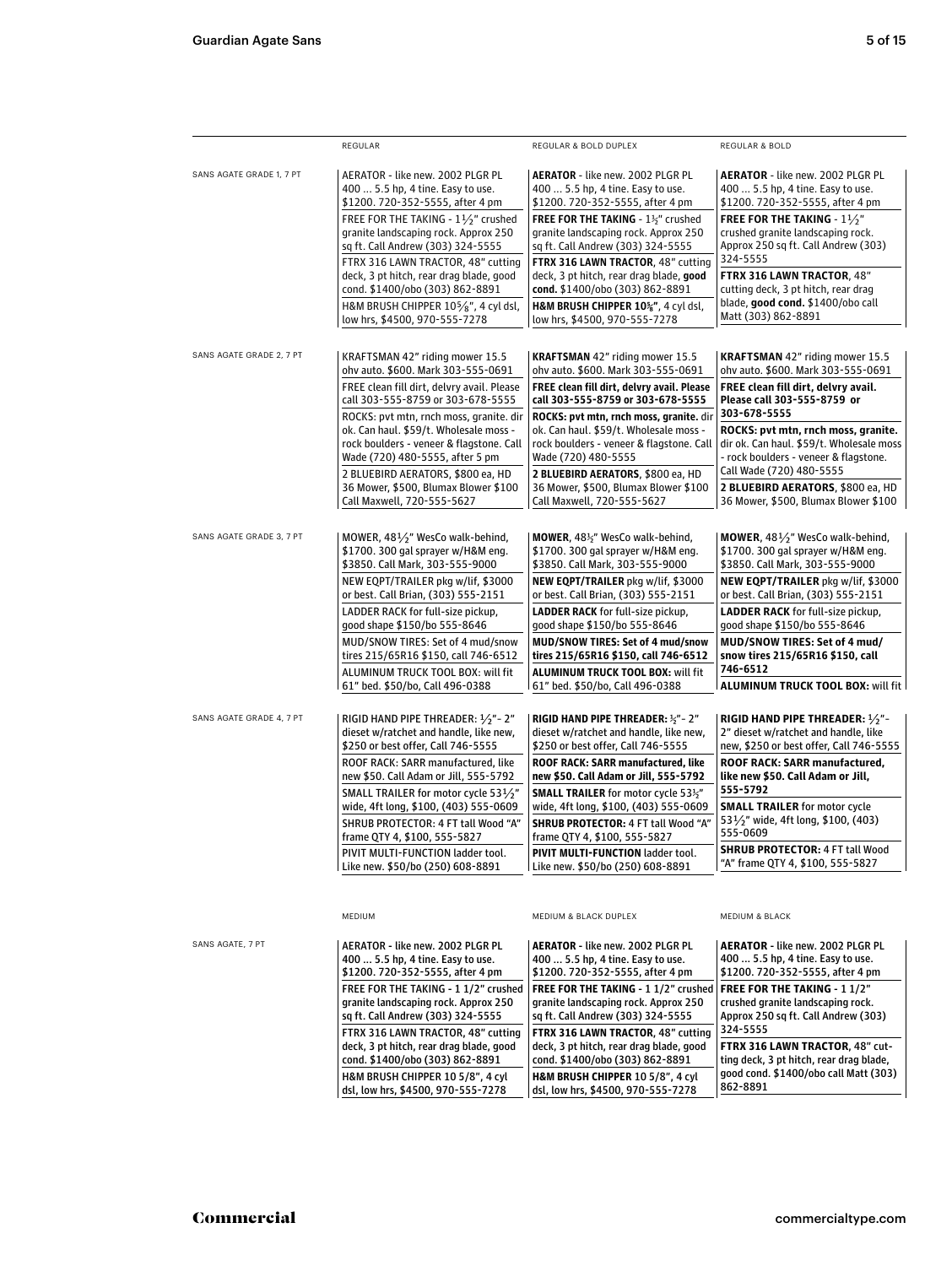| SANS AGATE GRADE 1<br>REGULAR & BOLD, 7 PT | Quarterly data (millions)<br>Net revenues<br>Gross profit   | Q1<br>41.721<br>22,612 | Q2<br>42,768<br>21,251 | Q3<br>38,456<br>19,112 | Q4<br>33,423<br>18,109 | Q1<br>32.121<br>14.535 | Q2<br>33.567<br>16,655 | Q3<br>40,464<br>18,509 | Q4<br>43,466<br>19,650 |
|--------------------------------------------|-------------------------------------------------------------|------------------------|------------------------|------------------------|------------------------|------------------------|------------------------|------------------------|------------------------|
|                                            | Earnings, operations<br>Earnings (discontinued loss)        | 12,213<br>8,042        | 13,211<br>9,103        | 15,066<br>8,560        | 16,303<br>7,329        | 12,124<br>6,532        | 14,252<br>7,102        | 13,324<br>8,120        | 14,142<br>9,901        |
|                                            | Net earnings<br>Per location average                        | 15,603<br>179          | 16,411<br>167          | 18,899<br>256          | 19,122<br>172          | 14,201<br>160          | 15,100<br>168          | 16,225<br>271          | 18,299<br>148          |
|                                            | Auxilery legal fees and loss                                | 1124                   | 1213                   | 1412                   | 1156                   | 1176                   | 1221                   | 1245                   | 1287                   |
|                                            | Provisional exposure                                        | 30,123<br>213          | 28,201<br>123          | 27,312<br>421          | 29,308<br>531          | 35,352<br>351          | 32.420<br>367          | 31,223<br>127          | 29,124<br>198          |
|                                            | Losses (sales gains)<br>Asset exit costs                    | 1,612                  | 1,145                  | 2,104                  | 1,787                  | 2,231                  | 2,109                  | 1,992                  | 2,019                  |
|                                            | Relocation, integration cost                                | 4,810                  | 5,149                  | 3,401                  | 1,324                  | 2,414                  | 1,589                  | 3,450                  | 4,102                  |
|                                            | <b>Adjusted earnings</b><br>Period exposure                 | 14,514<br>11,155       | 22,149<br>10,527       | 18,455<br>10,025       | 19,517<br>9,140        | 15,561<br>12,122       | 16,587<br>13,250       | 18,252<br>11,098       | 15,102<br>10,605       |
| SANS AGATE GRADE 2<br>REGULAR & BOLD, 7 PT | Quarterly data (millions)                                   | Q1                     | Q2<br>42,768           | Q3                     | Q4                     | Q1<br>32.121           | Q2<br>33.567           | Q3                     | Q4                     |
|                                            | Net revenues<br>Gross profit                                | 41,721<br>22,612       | 21,251                 | 38,456<br>19,112       | 33,423<br>18,109       | 14.535                 | 16,655                 | 40,464<br>18,509       | 43,466<br>19,650       |
|                                            | Earnings, operations                                        | 12,213                 | 13,211                 | 15,066                 | 16,303                 | 12,124                 | 14,252                 | 13,324                 | 14,142                 |
|                                            | Earnings (discontinued loss)<br>Net earnings                | 8,042<br>15,603        | 9,103<br>16,411        | 8,560<br>18,899        | 7,329<br>19,122        | 6,532<br>14,201        | 7,102<br>15,100        | 8,120<br>16,225        | 9,901<br>18,299        |
|                                            | Per location average                                        | 179                    | 167                    | 256                    | 172                    | 160                    | 168                    | 271                    | 148                    |
|                                            | Auxilery legal fees and loss<br>Provisional exposure        | 1124<br>30,123         | 1213<br>28,201         | 1412<br>27,312         | 1156<br>29,308         | 1176<br>35,352         | 1221<br>32,420         | 1245<br>31,223         | 1287<br>29,124         |
|                                            | Losses (sales gains)                                        | 213                    | 123                    | 421                    | 531                    | 351                    | 367                    | 127                    | 198                    |
|                                            | Asset exit costs                                            | 1,612                  | 1,145                  | 2,104                  | 1,787                  | 2,231                  | 2,109                  | 1,992                  | 2,019                  |
|                                            | Relocation, integration cost<br><b>Adjusted earnings</b>    | 4,810<br>14.514        | 5,149<br>22,149        | 3,401<br>18,455        | 1,324<br>19.517        | 2,414<br>15,561        | 1,589<br>16,587        | 3,450<br>18,252        | 4,102<br>15,102        |
|                                            | Period exposure                                             | 11,155                 | 10,527                 | 10,025                 | 9,140                  | 12,122                 | 13,250                 | 11,098                 | 10,605                 |
| SANS AGATE GRADE 3<br>REGULAR & BOLD, 7 PT | Quarterly data (millions)                                   | Q1                     | Q2                     | Q3                     | Q4                     | Q1                     | Q2                     | Q3                     | Q4                     |
|                                            | Net revenues<br>Gross profit                                | 41,721<br>22,612       | 42,768<br>21,251       | 38,456<br>19,112       | 33,423<br>18,109       | 32.121<br>14.535       | 33.567<br>16,655       | 40,464<br>18,509       | 43,466<br>19,650       |
|                                            | Earnings, operations                                        | 12,213                 | 13,211                 | 15,066                 | 16,303                 | 12,124                 | 14,252                 | 13,324                 | 14,142                 |
|                                            | Earnings (discontinued loss)                                | 8,042                  | 9,103                  | 8,560                  | 7,329                  | 6,532                  | 7,102                  | 8,120                  | 9,901                  |
|                                            | Net earnings<br>Per location average                        | 15,603<br>179          | 16,411<br>167          | 18,899<br>256          | 19,122<br>172          | 14,201<br>160          | 15,100<br>168          | 16,225<br>271          | 18,299<br>148          |
|                                            | Auxilery legal fees and loss                                | 1124                   | 1213                   | 1412                   | 1156                   | 1176                   | 1221                   | 1245                   | 1287                   |
|                                            | Provisional exposure<br>Losses (sales gains)                | 30,123<br>213          | 28,201<br>123          | 27,312<br>421          | 29,308<br>531          | 35,352<br>351          | 32,420<br>367          | 31,223<br>127          | 29,124<br>198          |
|                                            | Asset exit costs                                            | 1,612                  | 1,145                  | 2,104                  | 1,787                  | 2,231                  | 2,109                  | 1,992                  | 2,019                  |
|                                            | Relocation, integration cost<br><b>Adjusted earnings</b>    | 4,810<br>14,514        | 5,149<br>22,149        | 3,401<br>18,455        | 1,324<br>19,517        | 2,414<br>15,561        | 1,589<br>16,587        | 3,450<br>18,252        | 4,102<br>15,102        |
|                                            | Period exposure                                             | 11,155                 | 10,527                 | 10,025                 | 9,140                  | 12,122                 | 13,250                 | 11,098                 | 10,605                 |
| SANS AGATE GRADE 4<br>REGULAR & BOLD, 7 PT | Quarterly data (millions)<br>Net revenues                   | Q1<br>41,721           | Q2<br>42,768           | Q3<br>38,456           | Q4<br>33,423           | Q1<br>32.121           | Q2<br>33.567           | Q3<br>40,464           | Q4<br>43,466           |
|                                            | Gross profit                                                | 22.612                 | 21,251                 | 19,112                 | 18,109                 | 14.535                 | 16,655                 | 18,509                 | 19,650                 |
|                                            | Earnings, operations                                        | 12,213                 | 13,211                 | 15,066                 | 16,303                 | 12,124                 | 14,252                 | 13,324                 | 14,142                 |
|                                            | Earnings (discontinued loss)<br><b>Net earnings</b>         | 8,042<br>15,603        | 9,103<br>16,411        | 8,560<br>18,899        | 7,329<br>19,122        | 6,532<br>14,201        | 7,102<br>15,100        | 8,120<br>16,225        | 9,901<br>18,299        |
|                                            | Per location average                                        | 179                    | 167                    | 256                    | 172                    | 160                    | 168                    | 271                    | 148                    |
|                                            | Auxilery legal fees and loss<br><b>Provisional exposure</b> | 1124<br>30,123         | 1213<br>28,201         | 1412<br>27,312         | 1156<br>29,308         | 1176<br>35,352         | 1221<br>32,420         | 1245<br>31,223         | 1287<br>29,124         |
|                                            | Losses (sales gains)                                        | 213                    | 123                    | 421                    | 531                    | 351                    | 367                    | 127                    | 198                    |
|                                            | Asset exit costs                                            | 1,612                  | 1,145                  | 2,104                  | 1,787                  | 2,231                  | 2,109                  | 1,992                  | 2,019                  |
|                                            | Relocation, integration cost<br><b>Adjusted earnings</b>    | 4,810<br>14,514        | 5,149<br>22,149        | 3,401<br>18,455        | 1,324<br>19,517        | 2,414<br>15,561        | 1,589<br>16,587        | 3,450<br>18,252        | 4,102<br>15,102        |
|                                            | Period exposure                                             | 11,155                 | 10,527                 | 10,025                 | 9,140                  | 12,122                 | 13,250                 | 11,098                 | 10,605                 |
| SANS AGATE<br>MEDIUM & BLACK, 7 PT         | <b>Quarterly data (millions)</b><br>Net revenues            | Q1                     | Q2                     | Q3                     | Q4                     | Q1                     | Q2                     | Q3                     | Q4                     |
|                                            | Gross profit                                                | 41,721<br>22,612       | 42,768<br>21,251       | 38,456<br>19,112       | 33,423<br>18,109       | 32.121<br>14.535       | 33.567<br>16,655       | 40,464<br>18,509       | 43,466<br>19,650       |
|                                            | Earnings, operations                                        | 12,213                 | 13,211                 | 15,066                 | 16,303                 | 12,124                 | 14,252                 | 13,324                 | 14,142                 |
|                                            | Earnings (discontinued loss)<br><b>Net earnings</b>         | 8,042<br>15,603        | 9,103<br>16,411        | 8,560<br>18,899        | 7,329<br>19,122        | 6,532<br>14,201        | 7,102<br>15,100        | 8,120<br>16,225        | 9,901<br>18,299        |
|                                            | Per location average                                        | 179                    | 167                    | 256                    | 172                    | 160                    | 168                    | 271                    | 148                    |
|                                            | Auxilery legal fees and loss<br><b>Provisional exposure</b> | 1124                   | 1213                   | 1412                   | 1156<br>29,308         | 1176                   | 1221                   | 1245                   | 1287                   |
|                                            | Losses (sales gains)                                        | 30,123<br>213          | 28,201<br>123          | 27,312<br>421          | 531                    | 35,352<br>351          | 32,420<br>367          | 31,223<br>127          | 29,124<br>198          |
|                                            | Asset exit costs                                            | 1,612                  | 1,145                  | 2,104                  | 1,787                  | 2,231                  | 2,109                  | 1,992                  | 2,019                  |
|                                            | Relocation, integration cost<br><b>Adjusted earnings</b>    | 4,810<br>14,514        | 5,149<br>22,149        | 3,401<br>18,455        | 1,324<br>19,517        | 2,414<br>15,561        | 1,589<br>16,587        | 3,450<br>18,252        | 4,102<br>15,102        |
|                                            | Period exposure                                             | 11,155                 | 10,527                 | 10,025                 | 9,140                  | 12,122                 | 13,250                 | 11,098                 | 10,605                 |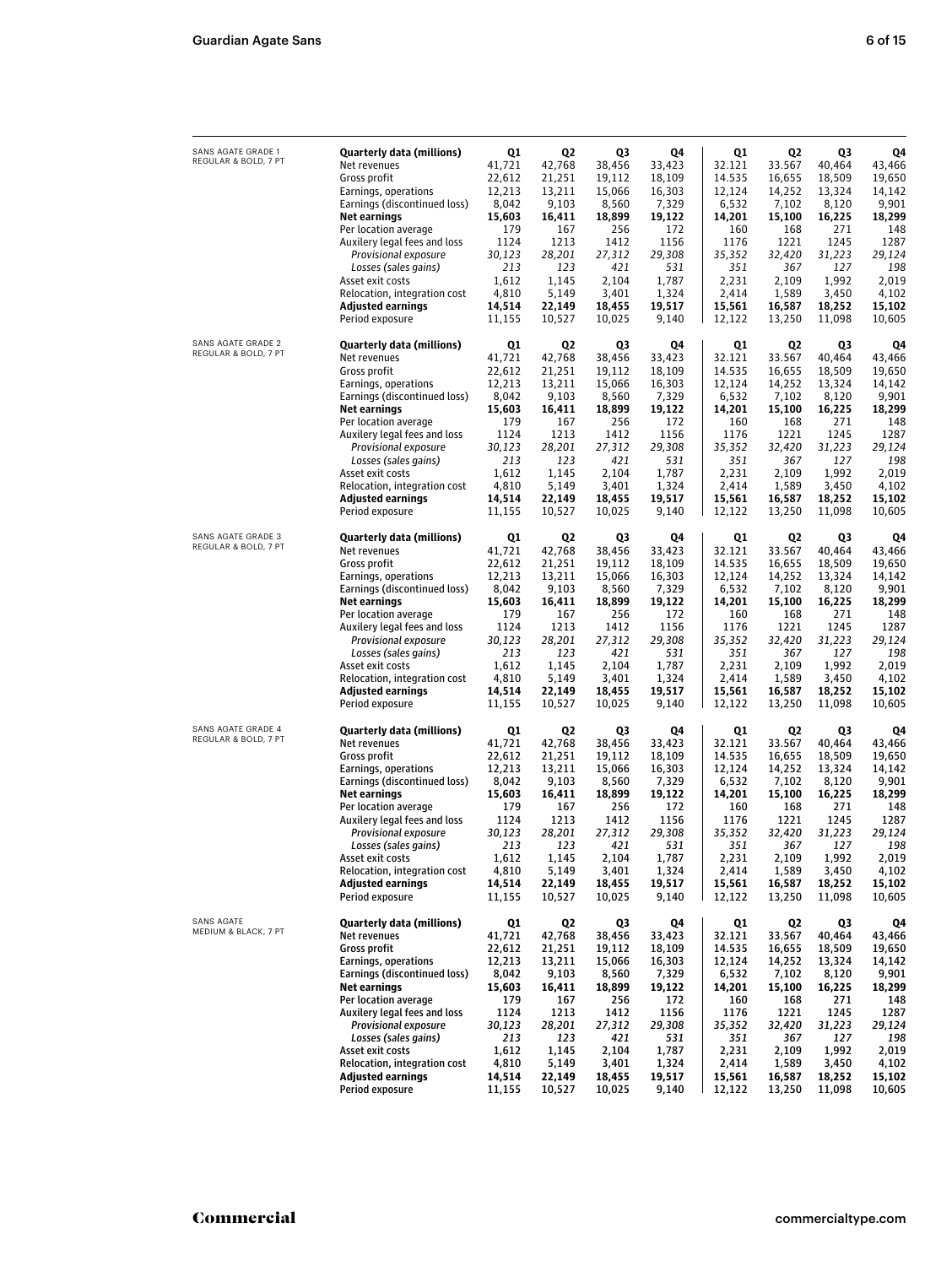| SANS AGATE GRADE 1                         | 62.50            |                 | 40.00 †CPACB Group                              | 45.50            |                                 | 3.6                      | $\overline{\phantom{0}}$ | 476.00                  |                  | 363.00 Sei Fay Shipping                     | 452.00           | $+7.25$ 2.7                   |            | 18.0         |
|--------------------------------------------|------------------|-----------------|-------------------------------------------------|------------------|---------------------------------|--------------------------|--------------------------|-------------------------|------------------|---------------------------------------------|------------------|-------------------------------|------------|--------------|
| REGULAR & BOLD, 6 PT                       | 355.00           |                 | 222.00 Assembly                                 | 296.50           |                                 | 3.5                      | 22.4                     | 440.00                  |                  | 308.00 †DTS Industries                      | 366.50           |                               | 3.6        |              |
|                                            | 237.50           |                 | 161.50 tMetro Printing                          | 211.50           | -1.50                           | 2.4                      | 13.9                     | 495.00                  | 351.00           | +Carter Group                               | 382.00           |                               | 4.9        | 7.5          |
|                                            | 368.00           |                 | 288.50 MEV Technical                            | 301.50           | $-6.00$                         | 3.4                      | $\overline{\phantom{a}}$ | 113.75                  | 74.50            | Commissionaires                             | 113.00           | $-0.75$ 3.1                   |            | 13.9         |
|                                            | 40.00            |                 | 15.00 Intensys Corp                             | 16.50            |                                 | $\overline{\phantom{0}}$ |                          | 124.50                  | 69.50            | Kingston Sys                                | 114.00           |                               | 3.3<br>3.9 | 10.5         |
|                                            | 329.00<br>204.50 | 52.00           | 227.50 Altera Group<br>NXT Chemical Inc         | 282.00<br>54.50  | $-0.25$<br>$-1.00$              | 3.0                      | 11.0                     | 585.00<br>187.00        | 424.50<br>119.50 | Johnson Imports<br>Barton Industry          | 541.00<br>168.50 | $-2.50$<br>$+0.25$            | 2.0        |              |
|                                            | 246.50           |                 | 168.00 Oxford Systems                           | 191.00           | $+2.00$                         | 4.5                      | -                        | 252.00                  | 189.00           | †PPKS Intl                                  | 192.00           | $+0.50$                       | 4.4        | 17.3         |
|                                            | 591.00           |                 | 464.00 Modus Group                              | 550.00           | $+18.75$                        | 3.3                      | 27.0                     | 171.50                  |                  | 130.00 taocs Oil Group                      | 153.50           | +2.50                         | 5.8        | 11.7         |
|                                            | 336.00           |                 | 227.00 West Coast MTN                           | 316.50           |                                 | 3.2                      | 27.2                     | 517.50                  | 407.50           | Harker Ltd                                  | 506.00           | $-1.50$                       | 1.3        | 13.1         |
|                                            | 505.00           |                 | 411.00 Built Enviro                             | 421.50           | -4.50                           | 3.2                      | 13.3                     | 283.50                  |                  | 217.00 Unified Systems                      | 219.50           | +1.00                         | 3.4        | 8.2          |
|                                            | 171.00           | 110.50          | YVR Framework                                   | 163.00           | $-0.50$                         | 6.2                      | 89.1                     | 59.00                   |                  | 31.75 TYTE Medical                          | 31.75            | $-0.50$                       | 1.7        | 8.7          |
|                                            | 108.50           | 68.50           | Wright Materials                                | 106.00           |                                 | 5.4                      |                          | 369.00                  | 273.00           | †Tytera Corp                                | 326.00           | $+6.00$                       | 5.8        | 9.2          |
|                                            | 63.25            |                 | 35.00 † Arco Foods CA                           | 53.00            | -0.50                           | 2.1                      | 56.3                     | 576.00                  |                  | 483.00 SCHO Planning                        | 494.50           | $+9.00$                       | 3.7        | 16.6         |
|                                            | 645.50           |                 | 507.50 †AMC Importers                           | 626.00           | $+5.00$                         | 2.4                      |                          | 13.9 223.50             |                  | 135.00 tunno Plastics                       | 135.00           | -2.00                         | 5.0        | 5.9          |
| SANS AGATE GRADE 2                         | 62.50            |                 | 40.00 †CPACB Group                              | 45.50            |                                 | 3.6                      | $\overline{\phantom{0}}$ | 476.00                  |                  | 363.00 Sei Fay Shipping                     | 452.00           | $+7.25$ 2.7                   |            | 18.0         |
| REGULAR & BOLD, 6 PT                       | 355.00           |                 | 222.00 Assembly                                 | 296.50           |                                 | 3.5                      | 22.4                     | 440.00                  |                  | 308.00 †DTS Industries                      | 366.50           |                               | 3.6        |              |
|                                            | 237.50           |                 | 161.50 tMetro Printing                          | 211.50           | -1.50                           | 2.4                      | 13.9                     | 495.00                  | 351.00           | †Carter Group                               | 382.00           |                               | 4.9        | 7.5          |
|                                            | 368.00           |                 | 288.50 MEV Technical                            | 301.50           | $-6.00$                         | 3.4                      |                          | 113.75                  | 74.50            | Commissionaires                             | 113.00           | $-0.75$ 3.1                   |            | 13.9         |
|                                            | 40.00            |                 | 15.00 Intensys Corp                             | 16.50            |                                 | $\overline{\phantom{a}}$ |                          | 124.50                  |                  | 69.50 Kingston Sys                          | 114.00           |                               | 3.3        |              |
|                                            | 329.00           |                 | 227.50 Altera Group                             | 282.00           | $-0.25$                         | 3.0                      | 11.0                     | 585.00                  | 424.50           | Johnson Imports                             | 541.00           | $-2.50$                       | 3.9        | 10.5         |
|                                            | 204.50           | 52.00           | NXT Chemical Inc                                | 54.50            | -1.00                           |                          |                          | 187.00                  | 119.50           | <b>Barton Industry</b>                      | 168.50           | +0.25                         | 2.0        |              |
|                                            | 246.50           |                 | 168.00 Oxford Systems                           | 191.00           | $+2.00$                         | 4.5                      | $\overline{\phantom{0}}$ | 252.00                  | 189.00           | †PPKS Intl                                  | 192.00           | $+0.50$                       | 4.4        | 17.3         |
|                                            | 591.00           | 464.00          | <b>Modus Group</b>                              | 550.00           | $+18.75$                        | 3.3                      | 27.0                     | 171.50                  |                  | 130.00 taocs Oil Group                      | 153.50           | $+2.50$                       | 5.8        | 11.7         |
|                                            | 336.00           |                 | 227.00 West Coast MTN                           | 316.50           |                                 | 3.2                      | 27.2                     | 517.50                  | 407.50           | Harker Ltd                                  | 506.00           | $-1.50$                       | 1.3        | 13.1         |
|                                            | 505.00           |                 | 411.00 Built Enviro                             | 421.50           | -4.50                           | 3.2                      | 13.3                     | 283.50                  |                  | 217.00 Unified Systems                      | 219.50           | +1.00                         | - 3.4      | 8.2          |
|                                            | 171.00           | 110.50<br>68.50 | YVR Framework                                   | 163.00           | $-0.50$                         | 6.2                      | 89.1<br>-                | 59.00                   |                  | 31.75 TYTE Medical                          | 31.75            | -0.50                         | 1.7        | 8.7          |
|                                            | 108.50<br>63.25  | 35.00           | Wright Materials<br>†Arco Foods ca              | 106.00<br>53.00  | -0.50                           | 5.4<br>2.1               | 56.3                     | 369.00<br>576.00        | 273.00           | †Tytera Corp<br>483.00 SCHO Planning        | 326.00<br>494.50 | $+6.00$<br>+9.00              | 5.8<br>3.7 | 9.2<br>16.6  |
|                                            | 645.50           |                 | 507.50 †AMC Importers                           | 626.00           | $+5.00$                         | 2.4                      | 13.9                     | 223.50                  |                  | 135.00 tunno Plastics                       | 135.00           | $-2.00$ 5.0                   |            | 5.9          |
|                                            |                  |                 |                                                 |                  |                                 |                          |                          |                         |                  |                                             |                  |                               |            |              |
| SANS AGATE GRADE 3                         | 62.50            |                 | 40.00 †CPACB Group                              | 45.50            |                                 | 3.6                      | -                        | 476.00                  |                  | 363.00 Sei Fay Shipping                     | 452.00           | $+7.25$ 2.7                   |            | 18.0         |
| REGULAR & BOLD, 6 PT                       | 355.00           | 222.00          | Assembly                                        | 296.50           |                                 | 3.5                      | 22.4                     | 440.00                  |                  | 308.00 +DTS Industries                      | 366.50           |                               | 3.6        |              |
|                                            | 237.50           | 161.50          | †Metro Printing                                 | 211.50           | -1.50                           | 2.4                      | 13.9                     | 495.00                  | 351.00           | †Carter Group                               | 382.00           |                               | 4.9        | 7.5          |
|                                            | 368.00           |                 | 288.50 MEV Technical                            | 301.50           | $-6.00$                         | 3.4                      |                          | 113.75                  | 74.50            | Commissionaires                             | 113.00           | $-0.75$ 3.1                   |            | 13.9         |
|                                            | 40.00            |                 | 15.00 Intensys Corp                             | 16.50            |                                 |                          |                          | 124.50                  | 69.50            | Kingston Sys                                | 114.00           |                               | 3.3        |              |
|                                            | 329.00           |                 | 227.50 Altera Group                             | 282.00           | $-0.25$                         | 3.0                      | 11.0                     | 585.00                  | 424.50           | Johnson Imports                             | 541.00           | $-2.50$                       | 3.9        | 10.5         |
|                                            | 204.50           | 52.00           | NXT Chemical Inc                                | 54.50            | $-1.00$                         | $\overline{\phantom{a}}$ |                          | 187.00                  |                  | 119.50 Barton Industry                      | 168.50           | $+0.25$                       | 2.0        |              |
|                                            | 246.50           |                 | 168.00 Oxford Systems                           | 191.00           | $+2.00$                         | 4.5                      | $\overline{a}$           | 252.00                  | 189.00           | †PPкs Intl                                  | 192.00           | +0.50                         | 4.4        | 17.3         |
|                                            | 591.00<br>336.00 | 464.00          | <b>Modus Group</b><br>227.00 West Coast MTN     | 550.00<br>316.50 | $+18.75$                        | 3.3<br>3.2               | 27.0<br>27.2             | 171.50<br>517.50        |                  | 130.00 taocs Oil Group<br>407.50 Harker Ltd | 153.50<br>506.00 | $+2.50$<br>$-1.50$ 1.3        | 5.8        | 11.7<br>13.1 |
|                                            | 505.00           |                 | 411.00 Built Enviro                             | 421.50           | -4.50                           | 3.2                      | 13.3                     | 283.50                  |                  | 217.00 Unified Systems                      | 219.50           | $+1.00$                       | 3.4        | 8.2          |
|                                            | 171.00           |                 | 110.50 YVR Framework                            | 163.00           | $-0.50$                         | 6.2                      | 89.1                     | 59.00                   |                  | 31.75 TYTE Medical                          | 31.75            | $-0.50$                       | 1.7        | 8.7          |
|                                            | 108.50           | 68.50           | Wright Materials                                | 106.00           |                                 | 5.4                      | $\overline{\phantom{0}}$ | 369.00                  |                  | 273.00 +Tytera Corp                         | 326.00           | +6.00                         | 5.8        | 9.2          |
|                                            | 63.25            | 35.00           | †Arco Foods ca                                  | 53.00            | -0.50                           | 2.1                      | 56.3                     | 576.00                  |                  | 483.00 SCHO Planning                        | 494.50           | +9.00                         | 3.7        | 16.6         |
|                                            | 645.50           |                 | 507.50 †AMC Importers                           | 626.00           | $+5.00$                         | 2.4                      |                          | 13.9 223.50             |                  | 135.00 tunno Plastics                       | 135.00           | $-2.00$                       | 5.0        | 5.9          |
|                                            |                  |                 |                                                 |                  |                                 |                          |                          |                         |                  |                                             |                  |                               |            |              |
| SANS AGATE GRADE 4<br>REGULAR & BOLD, 6 PT | 62.50            |                 | 40.00 †CPACB Group                              | 45.50            |                                 | 3.6                      | $\overline{\phantom{0}}$ | 476.00                  | 363.00           | Sei Fay Shipping                            | 452.00           | $+7.25$ 2.7                   |            | 18.0         |
|                                            | 355.00<br>237.50 |                 | 222.00 Assembly                                 | 296.50           | -1.50                           | 3.5<br>2.4               | 22.4<br>13.9             | 440.00<br>495.00        | 308.00<br>351.00 | <b>†DTS Industries</b>                      | 366.50           |                               | 3.6<br>4.9 | 7.5          |
|                                            | 368.00           |                 | 161.50 + Metro Printing<br>288.50 MEV Technical | 211.50<br>301.50 | $-6.00$                         | 3.4                      | $\overline{\phantom{0}}$ | 113.75                  | 74.50            | †Carter Group<br>Commissionaries            | 382.00<br>113.00 | $-0.75$ 3.1                   |            | 13.9         |
|                                            | 40.00            |                 | 15.00 Intensys Corp                             | 16.50            |                                 | -                        | $\overline{\phantom{0}}$ | 124.50                  | 69.50            | Kingston Sys                                | 114.00           |                               | 3.3        |              |
|                                            | 329.00           | 227.50          | Altera Group                                    | 282.00           | $-0.25$                         | 3.0                      | 11.0                     | 585.00                  | 424.50           | Johnson Imports                             | 541.00           | $-2.50$                       | 3.9        | 10.5         |
|                                            | 204.50           | 52.00           | NXT Chemical Inc                                | 54.50            | $-1.00$                         |                          |                          | 187.00                  | 119.50           | <b>Barnes &amp; Partners</b>                | 168.50           | $+0.25$                       | 2.0        |              |
|                                            | 246.50           |                 | 168.00 Oxford Systems                           | 191.00           | $+2.00$                         | 4.5                      | $\overline{\phantom{0}}$ | 252.00                  | 189.00           | †PPKS Intl                                  | 192.00           | $+0.50$                       | 4.4        | 17.3         |
|                                            | 591.00           | 464.00          | <b>Modus Group</b>                              | 550.00           | $+18.75$                        | 3.3                      | 27.0                     | 171.50                  | 130.00           | <b>†AOCS Oil Group</b>                      | 153.50           | $+2.50$                       | 5.8        | 11.7         |
|                                            | 336.00           |                 | 227.00 West Coast MTN                           | 316.50           |                                 | 3.2                      | 27.2                     | 517.50                  | 407.50           | Hasebe & Sons                               | 506.00           | $-1.50$                       | 1.3        | 13.1         |
|                                            | 505.00           |                 | 411.00 Built Enviro                             | 421.50           | -4.50                           | 3.2                      | 13.3                     | 283.50                  | 217.00           | <b>United Donk Co</b>                       | 219.50           | +1.00                         | -3.4       | 8.2          |
|                                            | 171.00           |                 | 110.50 YVRFramework                             | 163.00           | -0.50                           | 6.2                      | 89.1                     | 59.00                   |                  | 31.75 TYTE Medical                          | 31./5            | -0.50 1.7                     |            | 8.7          |
|                                            | 108.50           |                 | 68.50 Wright Materials                          | 106.00           |                                 | 5.4                      |                          | 369.00                  |                  | 273.00 † Tytera Corp                        | 326.00           | $+6.00$ 5.8                   |            | 9.2          |
|                                            | 63.25<br>645.50  |                 | 35.00 † Arco Foods CA<br>507.50 †AMC Importers  | 53.00<br>626.00  | $-0.50$ 2.1 56.3<br>$+5.00$ 2.4 |                          |                          | 576.00<br>13.9 223.50   |                  | 483.00 Schwartzco<br>135.00 tunno Plastics  | 494.50<br>135.00 | +9.00 3.7 16.6<br>$-2.00$ 5.0 |            | 5.9          |
|                                            |                  |                 |                                                 |                  |                                 |                          |                          |                         |                  |                                             |                  |                               |            |              |
| SANS AGATE                                 | 62.50            |                 | 40.00 †CPACB Group                              | 45.50            |                                 | 3.6                      | $\overline{\phantom{0}}$ | 476.00                  |                  | 363.00 Sei Fay Shipping                     | 452.00           | $+7.25$ 2.7                   |            | 18.0         |
| MEDIUM & BLACK, 6 PT                       | 355.00           |                 | 222.00 Assembly                                 | 296.50           |                                 |                          | 3.5 22.4                 | 440.00                  |                  | 308.00 †DTS Industries                      | 366.50           |                               | 3.6        |              |
|                                            | 237.50           |                 | 161.50 +Metro Printing                          | 211.50           | -1.50                           | 2.4                      | 13.9                     | 495.00                  |                  | 351.00 +Carter Group                        | 382.00           |                               | 4.9        | 7.5          |
|                                            | 368.00           |                 | 288.50 MEV Technical                            | 301.50           | $-6.00$ 3.4                     |                          | $\qquad \qquad -$        | 113.75                  |                  | 74.50 Commissionaires                       | 113.00           | $-0.75$ 3.1 13.9              |            |              |
|                                            | 40.00            |                 | 15.00 Intensys Corp                             | 16.50            |                                 | $\overline{\phantom{0}}$ | $\overline{a}$           | 124.50                  |                  | 69.50 Kingston Sys                          | 114.00           |                               | 3.3        |              |
|                                            | 329.00           |                 | 227.50 Altera Group                             | 282.00           | -0.25                           |                          | $3.0$ 11.0               | 585.00                  |                  | 424.50 Johnson Imports                      | 541.00           | $-2.50$ 3.9                   |            | 10.5         |
|                                            | 204.50           |                 | 52.00 NXT Chemical Inc                          | 54.50            | $-1.00$<br>$+2.00$ 4.5          | $\overline{a}$           | $\overline{a}$           | 187.00                  |                  | 119.50 Barton Industry                      | 168.50           | +0.25 2.0<br>+0.50 4.4 17.3   |            |              |
|                                            | 246.50<br>591.00 |                 | 168.00 Oxford Systems<br>464.00 Modus Group     | 191.00<br>550.00 | +18.75 3.3 27.0                 |                          |                          | 252.00<br>171.50        |                  | 189.00 †PPKS Intl<br>130.00 taocs Oil Group | 192.00<br>153.50 | +2.50 5.8 11.7                |            |              |
|                                            | 336.00           |                 | 227.00 West Coast MTN                           | 316.50           |                                 | 3.2                      | 27.2                     | 517.50                  |                  | 407.50 Harker Ltd                           | 506.00           | $-1.50$ 1.3                   |            | 13.1         |
|                                            | 505.00           |                 | 411.00 Built Enviro                             | 421.50           | $-4.50$ 3.2                     |                          | 13.3                     | 283.50                  |                  | 217.00 Unified Systems                      | 219.50           | $+1.00$ 3.4                   |            | 8.2          |
|                                            | 171.00           |                 | 110.50 YVR Framework                            | 163.00           | $-0.50$ 6.2                     |                          | 89.1                     | 59.00                   |                  | 31.75 TYTE Medical                          | 31.75            | $-0.50$ 1.7                   |            | 8.7          |
|                                            | 108.50           |                 | 68.50 Wright Materials                          | 106.00           |                                 | 5.4                      | <sup>-</sup>             | 369.00                  |                  | 273.00 + Tytera Corp                        | 326.00           | $+6.00$ 5.8                   |            | 9.2          |
|                                            | 63.25            |                 | 35.00 † Arco Foods CA                           | 53.00            | $-0.50$ 2.1 56.3                |                          |                          | 576.00                  |                  | 483.00 SCHO Planning                        | 494.50           | +9.00 3.7 16.6                |            |              |
|                                            | 645.50           |                 | 507.50 †AMC Importers                           | 626.00           |                                 |                          |                          | $+5.00$ 2.4 13.9 223.50 |                  | 135.00 tunno Plastics                       | 135.00           | $-2.00$ 5.0                   |            | - 5.9        |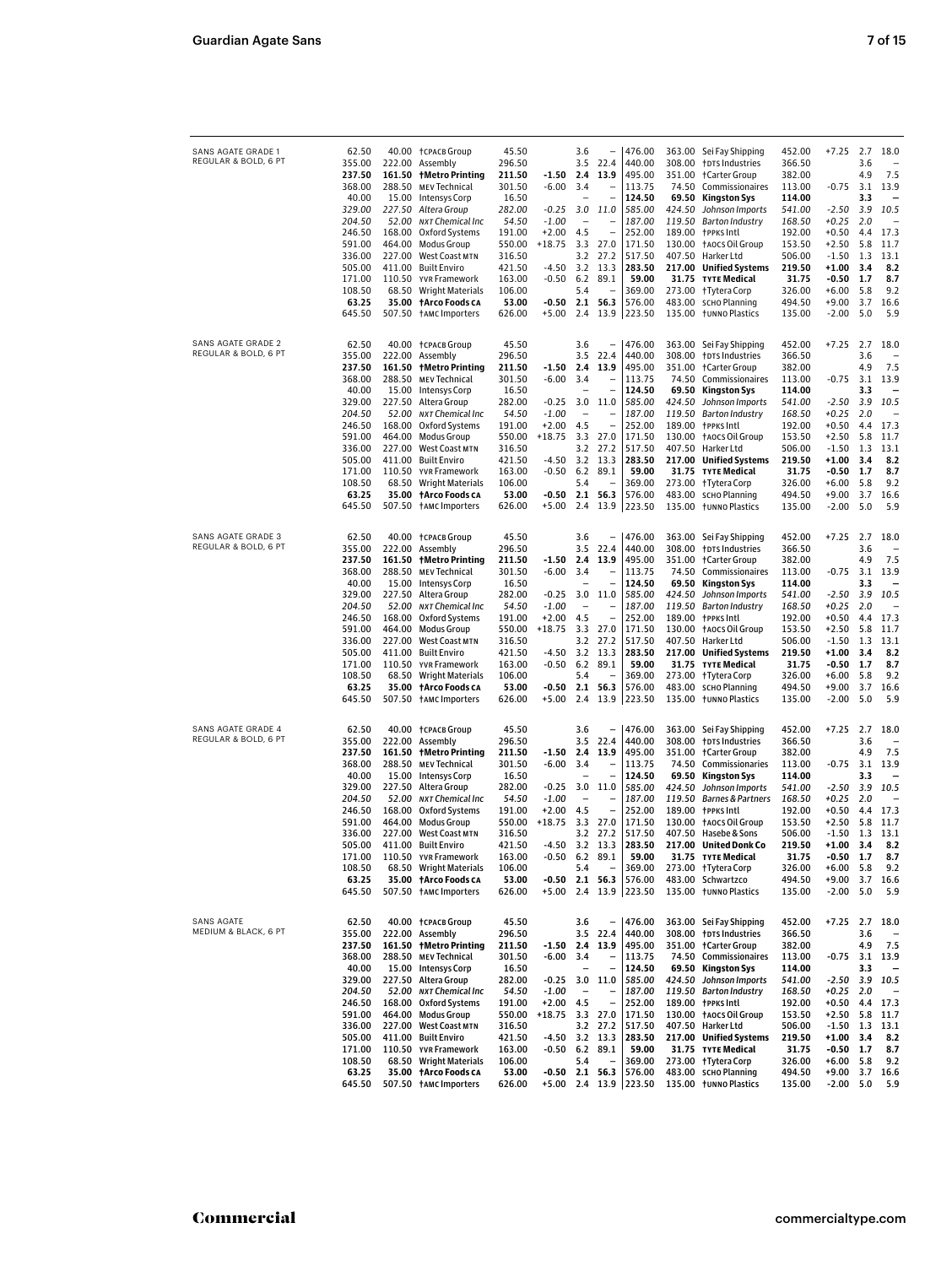| SANS AGATE GRADE 1        | <b>BRANCH</b>        | BRN        | JAN-MAR        | <b>APR-JUN</b> | JUL-SEP        | <b>OCT-DEC</b> | <b>BBTN</b> | <b>BRANCH</b>                                | <b>BRN</b>        | JAN-MAR                   | <b>APR-JUN</b>             | <b>JUL-SEP</b>            | OCT-DEC            | <b>BBTN</b>           |
|---------------------------|----------------------|------------|----------------|----------------|----------------|----------------|-------------|----------------------------------------------|-------------------|---------------------------|----------------------------|---------------------------|--------------------|-----------------------|
| REGULAR & BOLD, 5 & 4 PT  | Abbotsford           | 008        | 123,864        | 104,403        | 122,231        | 144,204        | 21,123      | Abbotsford<br>Airdrie                        | 008<br>034        | 123,864<br>245,856        | 104,403<br>287,968         | 122,231<br>266,550        | 144,204<br>274,611 | 21,123<br>34,323      |
|                           | Airdrie              | 034        | 245,856        | 287,968        | 266,550        | 274,611        | 34,323      | Athabasca                                    | 018               | 164,168                   | 116,164                    | 180,652                   | 120,229            | 28,152                |
|                           | Athabasca            | 018        | 164,168        | 116,164        | 180,652        | 120,229        | 28,152      | Arrowwood                                    | 087               | 341,215                   | 420,021                    | 399,981                   | 360,612            | 45,456                |
|                           | Arrowwood            | 087        | 341,215        | 420,021        | 399,981        | 360,612        | 45,456      | Banff                                        | 049               | 126,845                   | 154,861                    | 140,616                   | 200,316            | 33,213                |
|                           | Banff                | 049        | 126,845        | 154,861        | 140,616        | 200,316        | 33,213      | Barons                                       | 088               | 120,103                   | 220,044                    | 190,820                   | 182,969            | 22,552                |
|                           | Barons               | 088        | 120,103        | 220,044        | 190,820        | 182,969        | 22,552      | Barrhead                                     | 017               | 315,614                   | 351,414                    | 340,156                   | 330,652            | 41,124                |
|                           | Barrhead             | 017        | 315,614        | 351,414        | 340,156        | 330,652        | 41,124      | Beaumont                                     | 086               | 436,493                   | 352,241                    | 389,325                   | 401,106            | 35,325                |
|                           | Beaumont             | 086        | 436,493        | 352,241        | 389,325        | 401,106        | 35,325      | <b>Bon Accord</b><br>Bowden                  | 006<br>067        | 461,656<br>155,564        | 357,465<br>187,912         | 295,610<br>160,653        | 610,019<br>251,899 | 31,168<br>18,616      |
|                           | <b>Bon Accord</b>    | 006        | 461,656        | 357,465        | 295,610        | 610,019        | 31,168      | Breton                                       | 089               | 227,298                   | 251,236                    | 266,561                   | 215,612            | 46,647                |
|                           | Bowden               | 067        | 155,564        | 187,912        | 160,653        | 251,899        | 18,616      | <b>Brooks</b>                                | 035               | 312,564                   | 284,521                    | 277,155                   | 261,616            | 55,678                |
|                           | Breton               | 089        | 227,298        | 251,236        | 266,561        | 215,612        | 46,647      | Burnaby                                      | 019               | 202,799                   | 179,209                    | 304,195                   | 257,692            | 38,554                |
|                           | <b>Brooks</b>        | 035        | 312,564        | 284,521        | 277,155        | 261,616        | 55,678      | Calgary                                      | 005               | 355,541                   | 147,581                    | 210,610                   | 185,614            | 48,412                |
|                           | Burnaby              | 019        | 202,799        | 179,209        | 304,195        | 257,692        | 38,554      | <b>Campbell River</b>                        | 016               | 219.102                   | 240,031                    | 156,616                   | 180,501            | 22,108                |
|                           | Calgary              | 005        | 355,541        | 147,581        | 210,610        | 185,614        | 48,412      | Canmore<br>Carbon                            | 033<br>093        | 122,692<br>310,012        | 162,241<br>250,219         | 141,155<br>265,857        | 152,619<br>277,982 | 41,451<br>36,505      |
|                           | Campbell River       | 016        | 219,102        | 240,031        | 156,616        | 180,501        | 22,108      | Cardston                                     | 047               | 158,778                   | 160,081                    | 170,624                   | 250,214            | 37,803                |
|                           |                      |            | 122,692        |                |                |                |             | Chilliwack                                   | 020               | 280,892                   | 266,254                    | 254,251                   | 268,055            | 58,012                |
|                           | Canmore              | 033        |                | 162,241        | 141,155        | 152,619        | 41,451      | Claresholm                                   | 085               | 109,124                   | 461,125                    | 401,620                   | 350,510            | 51,058                |
|                           | Carbon               | 093<br>047 | 310,012        | 250,219        | 265,857        | 277,982        | 36,505      | Coaldale                                     | 048               | 114,235                   | 354,677                    | 298,551                   | 241,165            | 44,547                |
|                           | Cardston             |            | 158,778        | 160,081        | 170,624        | 250,214        | 37,803      | Coalhurst                                    | 066               | 245,245                   | 651,313                    | 340,165                   | 402,523            | 46,789                |
| SANS AGATE GRADE 2        | <b>BRANCH</b>        | <b>BRN</b> | JAN-MAR        | <b>APR-JUN</b> | <b>JUL-SEP</b> | OCT-DEC        | <b>BBTN</b> | <b>BRANCH</b>                                | <b>BRN</b>        | JAN-MAR                   | <b>APR-JUN</b>             | <b>JUL-SEP</b>            | OCT-DEC            | <b>BBTN</b>           |
| REGULAR & BOLD, 5 & 4 PT  | Chilliwack           | 020        | 280,892        | 266,254        | 254,251        | 268,055        | 58,012      | Cold Lake                                    | 021               | 250,698                   | 190,259                    | 208,567                   | 220,325            | 36,852                |
|                           | Claresholm           | 085        | 109,124        | 461,125        | 401,620        | 350,510        | 51,058      | Courtenay                                    | 002               | 149,214                   | 146,297                    | 158,256                   | 155,267            | 28,963                |
|                           | Coaldale             | 048        | 114,235        | 354,677        | 298,551        | 241,165        | 44,547      | Colwood                                      | 068               | 312,563                   | 324,864                    | 295,345                   | 314,415            | 27,369                |
|                           |                      | 066        |                |                |                |                |             | Coquitlam                                    | 046               | 114,565                   | 101,820                    | 108,215                   | 105,317            | 19,256                |
|                           | Coalhurst            |            | 245,245        | 651,313        | 340,165        | 402,523        | 46,789      | Coutts<br>Cowley                             | 092<br>090        | 125,987<br>354,100        | 772,250<br>420,561         | 180,266<br>380,014        | 225,611<br>328,955 | 43,235                |
|                           | Cold Lake            | 021        | 250,698        | 190,259        | 208,567        | 220,325        | 36,852      | Crowsnest Pass                               | 022               | 101,214                   | 124,215                    | 114,659                   | 112,521            | 12,324<br>37,325      |
|                           | Courtenay            | 002        | 149,214        | 146,297        | 158,256        | 155,267        | 28,963      | Dawson                                       | 032               | 317,896                   | 377,134                    | 312,232                   | 350,002            | 33,258                |
|                           | Colwood              | 068        | 312,563        | 324,864        | 295,345        | 314,415        | 27,369      | Delta                                        | 065               | 196,723                   | 195,411                    | 190,222                   | 198,651            | 20,845                |
|                           | Coquitlam            | 046        | 114,565        | 101,820        | 108,215        | 105,317        | 19,256      | Drumheller                                   | 003               | 142,567                   | 112,245                    | 120,174                   | 128,166            | 59,856                |
|                           | Coutts               | 092        | 125,987        | 772,250        | 180,266        | 225,611        | 43,235      | Eckville                                     | 091               | 214,320                   | 623,211                    | 298,265                   | 359,261            | 53,785                |
|                           | Cowley               | 090        | 354,100        | 420,561        | 380,014        | 328,955        | 12,324      | Edmonton                                     | 084               | 101,255                   | 145,850                    | 115,616                   | 140,668            | 40,985                |
|                           | Crowsnest Pass       | 022        | 101,214        | 124,215        | 114,659        | 112,521        | 37,325      | Fernie                                       | 050<br>064        | 125,256                   | 516,101                    | 450,212                   | 415,299            | 32,962                |
|                           | Dawson               | 032        | 317,896        | 377,134        | 312,232        | 350,002        | 33,258      | <b>Fort Macleod</b><br>Fort St, John         | 083               | 156,546<br>178,128        | 351,516<br>618,177         | 301,772<br>408,981        | 280,879<br>224,161 | 33,125<br>25,159      |
|                           | Delta                | 065        | 196,723        | 195,411        | 190,222        | 198,651        | 20,845      | Fruit Vale                                   | 124               | 254,515                   | 257,315                    | 287,224                   | 217,147            | 35,956                |
|                           | Drumheller           | 003        | 142,567        | 112,245        | 120,174        | 128,166        | 59,856      | <b>Grand Prairie</b>                         | 004               | 120,899                   | 148,114                    | 135,255                   | 141,788            | 43,357                |
|                           | Eckville             | 091        | 214,320        | 623,211        | 298,265        | 359,261        | 53,785      | Granum                                       | 015               | 224,556                   | 515,165                    | 296,662                   | 294,219            | 48,753                |
|                           | Edmonton             | 084        | 101,255        | 145,850        | 115,616        | 140,668        | 40,985      | Halkirk                                      | 094               | 141,154                   | 345,012                    | 315,998                   | 281,328            | 55,845                |
|                           | Fernie               | 050        | 125,256        | 516,101        | 450,212        | 415,299        | 32,962      | <b>High River</b>                            | 063               | 213,488                   | 315,215                    | 294.015                   | 280,155            | 53,854                |
|                           | <b>Fort Macleod</b>  | 064        | 156,546        | 351,516        | 301,772        | 280,879        | 33,125      | <b>Hill Spring</b><br>Holden                 | 104<br>095        | 171,684<br>410,215        | 189,541<br>552,165         | 180,656<br>450,981        | 175,158<br>402,265 | 41,652<br>50,605      |
|                           |                      |            |                |                |                |                |             |                                              |                   |                           |                            |                           |                    |                       |
| <b>SANS AGATE GRADE 3</b> | <b>BRANCH</b>        | <b>BRN</b> | JAN-MAR        | <b>APR-JUN</b> | <b>JUL-SEP</b> | OCT-DEC        | <b>BBTN</b> | <b>BRANCH</b>                                | <b>BRN</b>        | JAN-MAR                   | APR-JUN                    | <b>JUL-SEP</b>            | OCT-DEC            | <b>BBTN</b>           |
| REGULAR & BOLD, 5 & 4 PT  | Fort St, John        | 083        | 178,128        | 618,177        | 408,981        | 224,161        | 25,159      | Innisfail                                    | 036               | 144,121                   | 336.112                    | 290.642                   | 298.615            | 29,025                |
|                           | Fruit Vale           | 124        | 254,515        | 257,315        | 287,224        | 217,147        | 35,956      | Kamloops<br>Kelowna                          | 031<br>045        | 192,882<br>162,276        | 185,407<br>136,349         | 189,625<br>155,258        | 192,665<br>178,654 | 21,950<br>36,700      |
|                           | <b>Grand Prairie</b> | 004        | 120,899        | 148,114        | 135,255        | 141,788        | 43,357      | Kimberley                                    | 007               | 225.665                   | 129.425                    | 198,313                   | 212,611            | 37,781                |
|                           | Granum               | 015        | 224,556        | 515,165        | 296,662        | 294,219        | 48,753      | Lacombe                                      | 069               | 168,788                   | 214,798                    | 200,651                   | 206,622            | 39,198                |
|                           | Halkirk              | 094        | 141,154        | 345,012        | 315,998        | 281,328        | 55,845      | Langford                                     | 051               | 179,778                   | 229,215                    | 202,123                   | 188,331            | 45,155                |
|                           | <b>High River</b>    | 063        | 213,488        | 315,215        | 294,015        | 280,155        | 53,854      | Langley                                      | 008               | 293.726                   | 280,179                    | 283,613                   | 285,551            | 56,522                |
|                           | <b>Hill Spring</b>   | 104        | 171,684        | 189,541        | 180,656        | 175,158        | 41,652      | Leduc                                        | 044               | 158,628                   | 215,840                    | 220,122                   | 213,646            | 31,741                |
|                           | Holden               | 095        | 410,215        | 552,165        | 450,981        | 402,265        | 50,605      | Lethbridge                                   | 001               | 561,124                   | 612,454                    | 541,421                   | 559,445            | 33,047                |
|                           | Innisfail            | 036        | 144,121        | 336,112        | 290,642        | 298,615        | 29,025      | Lloydminster                                 | 062               | 200.264                   | 150,210                    | 180,266                   | 186,142            | 24,233                |
|                           |                      | 031        |                |                |                |                |             | Magrath<br>Manning                           | 052<br>023        | 113,241<br>214,129        | 190,149<br>491,729         | 175,645<br>278,808        | 176,330<br>350,146 | 19,899<br>52,460      |
|                           | Kamloops             |            | 192,882        | 185,407        | 189,625        | 192,665        | 21,950      | Maple Ridge                                  | 030               | 156.411                   | 353.331                    | 308,310                   | 280,309            | 46.210                |
|                           | Kelowna              | 045        | 162,276        | 136,349        | 155,258        | 178,654        | 36,700      | <b>Medicine Hat</b>                          | 082               | 250,186                   | 480,610                    | 404,558                   | 408,510            | 18,785                |
|                           | <b>Kimberley</b>     | 007        | 225,665        | 129,425        | 198,313        | 212,611        | 37,781      | <b>Milk River</b>                            | 061               | 227,266                   | 164,894                    | 188,265                   | 192,656            | 28,852                |
|                           | Lacombe              | 069        | 168,788        | 214,798        | 200,651        | 206,622        | 39,198      | Millet                                       | 070               | 632.235                   | 662,864                    | 622,221                   | 677,550            | 31,254                |
|                           | Langford             | 051        | 179,778        | 229,215        | 202,123        | 188,331        | 45,155      | Mission                                      | 037               | 234,643                   | 261,648                    | 240,135                   | 249,051            | 22,256                |
|                           | Langley              | 008        | 293,726        | 280,179        | 283,613        | 285,551        | 56,522      | Munson                                       | 102               | 265,621                   | 652,611                    | 310,651                   | 351,123            | 39,985                |
|                           | Leduc                | 044        | 158,628        | 215,840        | 220,122        | 213,646        | 31,741      | Nanaimo                                      | 053               | 192.361                   | 382,691                    | 309.991                   | 299,641            | 41.632                |
|                           | Lethbridge           | 001        | 561,124        | 612,454        | 541,421        | 559,445        | 33,047      | Nanton<br>Nobleford                          | 014<br>096        | 544,241<br>254,879        | 412,124<br>792,214         | 399,641<br>610,896        | 501,165<br>580,640 | 50,658<br>58,651      |
|                           | Lloydminster         | 062        | 200,264        | 150,210        | 180,266        | 186,142        | 24,233      | Cowichan                                     | 081               | 168,600                   | 123,511                    | 150,240                   | 159.145            | 40,159                |
|                           |                      |            |                |                |                |                |             |                                              |                   |                           |                            |                           |                    |                       |
| SANS AGATE GRADE 4        | <b>BRANCH</b>        | BRN        | JAN-MAR        | <b>APR-JUN</b> | <b>JUL-SEP</b> | OCT-DEC        | <b>BBTN</b> | <b>BRANCH</b><br>Okotoks                     | <b>BRN</b><br>071 | <b>JAN-MAR</b><br>256,450 | APR-JUN<br>411,520         | JUL-SEP<br>312,644        | OCT-DEC<br>290,655 | <b>BBTN</b><br>36,753 |
| REGULAR & BOLD, 5 & 4 PT  | Magrath              | 052        | 113,241        | 190,149        | 175,645        | 176,330        | 19,899      | Olds                                         | 029               | 682,561                   | 561,615                    | 562,650                   | 604,787            | 45,654                |
|                           | Manning              | 023        | 214,129        | 491,729        | 278,808        | 350,146        | 52,460      | Onoway                                       | 038               | 616,511                   | 102,261                    | 505,611                   | 555,200            | 45,852                |
|                           | Maple Ridge          | 030        | 156,411        | 353,331        | 308,310        | 280,309        | 46,210      | Parksville                                   | 079               | 562,164                   | 415,250                    | 480,551                   | 477,790            | 41,154                |
|                           | <b>Medicine Hat</b>  | 082        | 250,186        | 480,610        | 404,558        | 408,510        | 18,785      | <b>Peace River</b>                           | 080               | 156,052                   | 250,632                    | 211,989                   | 236,651            | 37,143                |
|                           | <b>Milk River</b>    | 061        | 227,266        | 164,894        | 188,265        | 192,656        | 28,852      | Penticton                                    | 072               | 147.257                   | 262,500                    | 233.304                   | 256,411            | 33,168                |
|                           | Millet               | 070        | 632,235        | 662,864        | 622,221        | 677,550        | 31,254      | <b>Picture Butte</b><br><b>Pincher Creek</b> | 039<br>024        | 651,611<br>880,102        | 201,889<br>659,564         | 305,464<br>701,655        | 379,445<br>709,659 | 30,348<br>11,357      |
|                           | Mission              | 037        | 234,643        | 261,648        | 240,135        | 249,051        | 22,256      | Ponoka                                       | 073               | 501,615                   | 412.180                    | 480,550                   | 472,014            | 16,743                |
|                           | Munson               | 102        | 265,621        | 652,611        | 310,651        | 351,123        | 39,985      | Port Alberni                                 | 054               | 321,303                   | 308,212                    | 297,146                   | 312,466            | 32,982                |
|                           | Nanaimo              | 053        | 192,361        | 382,691        | 309,991        | 299,641        | 41,632      | <b>Prince George</b>                         | 009               | 583,225                   | 587,731                    | 588,654                   | 591,651            | 33,246                |
|                           | Nanton               | 014        | 544,241        | 412,124        | 399,641        | 501,165        | 50,658      | Provost                                      | 060               | 158,651                   | 215.651                    | 158,665                   | 155.611            | 25,210                |
|                           | Nobleford            | 096        | 254,879        | 792,214        | 610,896        | 580,640        | 58,651      | Quesnel<br><b>Red Deer</b>                   | 010<br>043        | 141,615<br>189,600        | 140,210<br>182,160         | 132,200<br>180,410        | 138,608<br>175,166 | 21,017<br>18,085      |
|                           | Cowichan             | 081        | 168,600        | 123,511        | 150,240        | 159,145        | 40,159      | Rimbey                                       | 028               | 182,033                   | 240.051                    | 255,060                   | 261,077            | 40,068                |
|                           | Okotoks              | 071        | 256,450        | 411,520        | 312,644        | 290,655        | 36.753      |                                              |                   |                           |                            | 155,145                   | เวษ,ษยน            | 45,853                |
|                           | Olds                 | 029        | 682,561        | 561,615        | 562,650        | 604,787        | 45,654      | Saanich                                      | 012               | 108,265                   | 101,388                    | 105,641                   | 108,112            | 46,410                |
|                           | Onoway               | 038        | 616,511        | 102,261        | 505,611        | 555,200        | 45,852      | Spallumcheen                                 | 123               | 145,124                   | 144,414                    | 135.574                   | 122,279            | 51,022                |
|                           | Parksville           | 079        | 562,164        | 415,250        | 480,551        | 477,790        | 41,154      | Sparwood                                     | 125               | 298,215                   | 287,145                    | 215,217                   | 312,144            | 57,808                |
|                           | <b>Peace River</b>   | 080        | 156,052        | 250,632        | 211,989        | 236,651        | 37,143      | <b>Spring Lake</b><br><b>Spruce Grove</b>    | 103<br>077        | 111,611<br>177,702        | 201,330<br>180,690         | 182,322<br>189,610        | 178,060<br>170,650 | 41,604<br>47,167      |
|                           | Penticton            | 072        | 147,257        | 262,500        | 233,304        | 256,411        | 33,168      | Squamish                                     | 122               | 215,865                   | 315,212                    | 340,204                   | 308,219            | 37,159                |
|                           |                      |            |                |                |                |                |             |                                              |                   |                           |                            |                           |                    |                       |
| <b>SANS AGATE</b>         | <b>BRANCH</b>        | <b>BRN</b> | <b>JAN-MAR</b> | <b>APR-JUN</b> | <b>JUL-SEP</b> | OCT-DEC        | <b>BBTN</b> | <b>BRANCH</b><br>Stavely                     | <b>BRN</b><br>059 | 335,214                   | JAN-MAR APR-JUN<br>338,620 | <b>JUL-SEP</b><br>310,110 | OCT-DEC<br>308,990 | <b>BBTN</b><br>21,475 |
| MEDIUM & BLACK, 5 & 4 PT  | <b>Picture Butte</b> | 039        | 651.611        | 201,889        | 305,464        | 379.445        | 30,348      | Standard                                     | 097               | 251.550                   | 242.305                    | 235,201                   | 201,156            | 27,852                |
|                           | <b>Pincher Creek</b> | 024        | 880,102        | 659,564        | 701,655        | 709.659        | 11,357      | Stettler                                     | 098               | 450,456                   | 451,620                    | 430,228                   | 421,102            | 33,258                |
|                           | Ponoka               | 073        | 501,615        | 412,180        | 480,550        | 472,014        | 16,743      | Stewart                                      | 115               | 299,251                   | 289,027                    | 278,546                   | 289,205            | 38,358                |
|                           | Port Alberni         | 054        | 321,303        | 308,212        | 297,146        | 312,466        | 32,982      | Stirling                                     | 075               | 550,510                   | 545,652                    | 507,658                   | 502,610            | 61,951                |
|                           | <b>Prince George</b> | 009        | 583,225        | 587,731        | 588,654        | 591,651        | 33,246      | Strathmore                                   | 040               | 355,100                   | 325,323                    | 330,231                   | 340,220            | 52,357                |
|                           | Provost              | 060        | 158,651        | 215,651        | 158,665        | 155,611        | 25,210      | Sundre<br>Summerland                         | 076<br>114        | 388,652<br>305.231        | 340,302<br>290,510         | 305,150<br>401,322        | 296,651<br>325,231 | 59,752<br>31,954      |
|                           | Quesnel              | 010        | 141,615        | 140,210        | 132,200        | 138,608        | 21,017      | Surrey                                       | 055               | 394,976                   | 304,477                    | 423,514                   | 411,105            | 22,982                |
|                           | <b>Red Deer</b>      | 043        | 189.600        | 182,160        | 180,410        | 175,166        | 18,085      | <b>Swan Hills</b>                            | 041               | 201,323                   | 182,252                    | 184,655                   | 187,650            | 19,214                |
|                           | Rimbey               | 028        | 182,033        | 240,051        | 255,060        | 261,077        | 40,068      | Taber                                        | 025               | 102.655                   | 115,613                    | 118,680                   | 121.321            | 62,255                |
|                           | Richmond             | 074        | 174,461        | 148,867        | 153,145        | 159.990        | 45,853      | Taylor                                       | 113               | 275,771                   | 277,147                    | 265,506                   | 288,890            | 30,114                |
|                           | Saanich              | 012        | 108,265        | 101,388        | 105,641        | 108,112        | 46,410      | Thorsby<br><b>Three Hills</b>                | 099<br>101        | 499,250<br>333,231        | 510,651<br>120,351         | 547,421<br>125,214        | 625,220<br>180,350 | 35,024<br>40,781      |
|                           | Spallumcheen         | 123        | 145,124        | 144,414        | 135,574        | 122,279        | 51,022      | <b>Tilley</b>                                | 107               | 221,258                   | 451,623                    | 359,689                   | 389,605            | 49,951                |
|                           | Sparwood             | 125        | 298,215        | 287,145        | 215,217        | 312,144        | 57,808      | Tofino                                       | 121               | 351,615                   | 330,155                    | 324,423                   | 381,218            | 58,157                |
|                           | <b>Spring Lake</b>   | 103        | 111,611        | 201,330        | 182,322        | 178.060        | 41,604      | Trail                                        | 116               | 211.213                   | 264,166                    | 199,616                   | 264,984            | 31,148                |
|                           | <b>Spruce Grove</b>  | 077        | 177,702        | 180,690        | 189,610        | 170,650        | 47,167      | Trochu                                       | 056               | 658,644                   | 640,607                    | 604,612                   | 591,980            | 26,138                |
|                           | Squamish             | 122        | 215,865        | 315,212        | 340,204        | 308,219        | 37,159      | <b>Tumbler Ridge</b>                         | 120               | 278,518                   | 288,689                    | 317,889                   | 312,156            | 25,233                |
|                           | Stavely              | 059        | 335,214        | 338,620        | 310,110        | 308,990        | 21,475      | <b>Ucluelet</b>                              | 117               | 188,561                   | 187.456                    | 147.165                   | 159,169            | 55,231                |
|                           | Standard             | 097        | 251,550        | 242,305        | 235,201        | 201,156        | 27,852      | Vauxhall<br>Vancouver                        | 108<br>057        | 611,541<br>578,041        | 582,982<br>514,008         | 578,880<br>645,024        | 576,650<br>589,980 | 19,874<br>16,951      |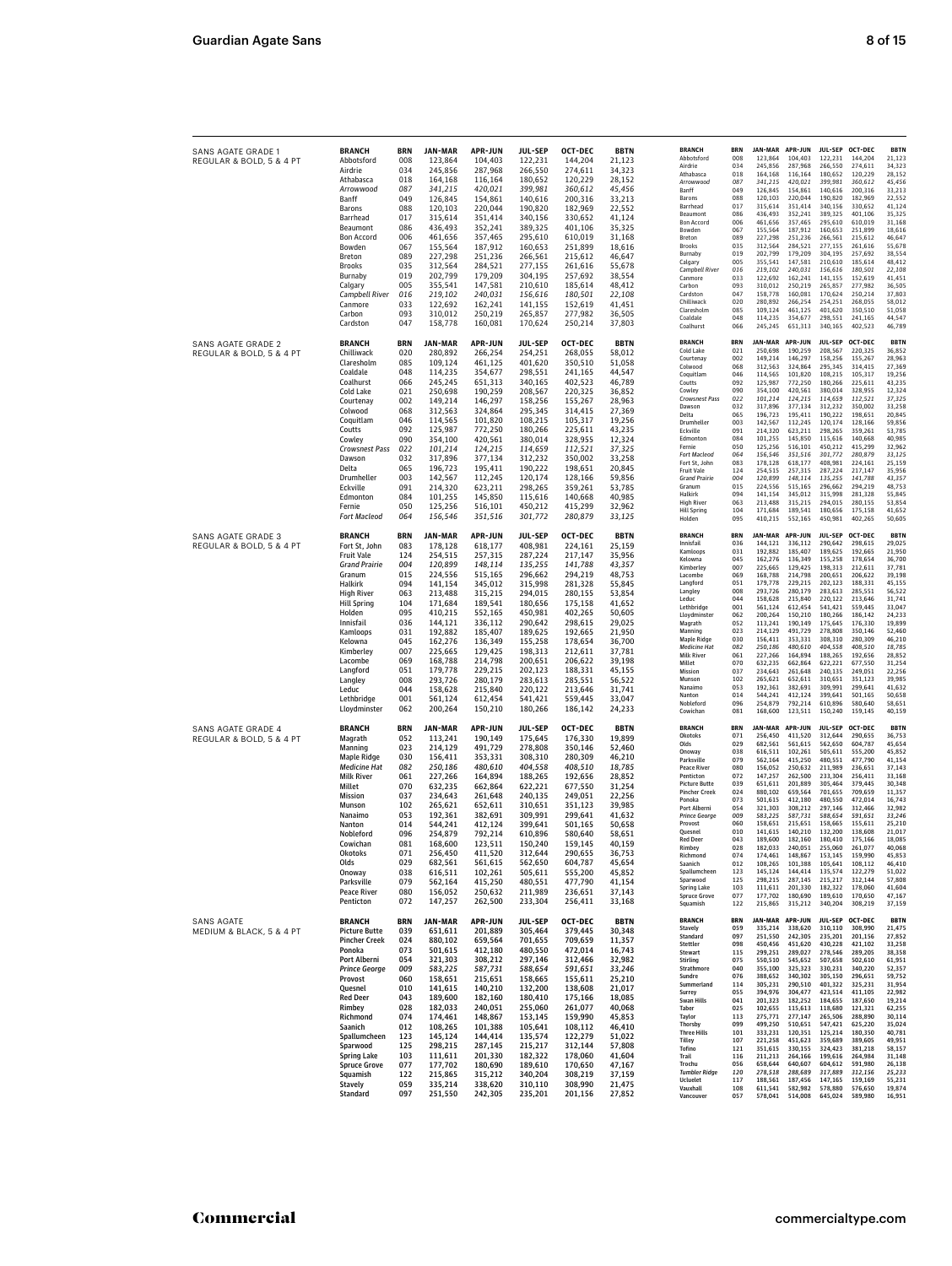THE SPANISH WAR, which began in 1739, and the French war which soon followed it, occasioned a further increase of the debt, which, on the 31st of December 1748, after the war had been concluded by the treaty of **Aix-la-Chapelle**, amounted to £78,293,313. The most profound peace, of 17 years continuance, had taken no more than £8,328,354 from it. A war, of less than nine years continuance, added £31,338,689 to it. (See Postlethwaite's History of the Public Revenue.) During the administration of Mr. Pelham, the interest of the public debt was reduced, or at least measures were taken for reducing it, from four to three percent; the sinking fund was increased, and some part of the public debt was paid off. In 1755, before the breaking out of the late

SANS AGATE GRADE 1, 7 PT SANS AGATE GRADE 1, 6 PT

THE SPANISH WAR, which began in 1739, and the French war which soon followed it, occasioned a further increase of the debt, which, on the 31st of December 1748, after the war had been concluded by the treaty of **Aix-la-Chapelle**, amounted to £78,293,313. The most profound peace, of 17 years continuance, had taken no more than £8,328,354 from it. A war, of less than nine years continuance, added £31,338,689 to it. (See Postlethwaite's History of the Public Revenue.) During the administration of Mr. Pelham, the interest of the public debt was reduced, or at least measures were taken for reducing it, from four to three percent; the sinking fund was increased, and some part of the public debt was paid off. In 1755, before the breaking out of the late

THE SPANISH WAR, which began in 1739, and the French war which soon followed it, occasioned a further increase of the debt, which, on the 31st of December 1748, after the war had been concluded by the treaty of **Aix-la-Chapelle**, amounted to £78,293,313. The most profound peace, of 17 years continuance, had taken no more than £8,328,354 from it. A war, of less than nine years continuance, added £31,338,689 to it. (See Postlethwaite's History of the Public Revenue.) During the administration of Mr. Pelham, the interest of the public debt was reduced, or at least measures were taken for reducing it, from four to three percent; the sinking fund was increased, and some part of the public debt was paid off. In 1755, before the breaking out of the late

THE SPANISH WAR, which began in 1739, and the French war which soon followed it, occasioned a further increase of the debt, which, on the 31st of December 1748, after the war had been concluded by the treaty of **Aix-la-Chapelle**, amounted to £78,293,313. The most profound peace, of 17 years continuance, had taken no more than £8,328,354 from it. A war, of less than nine years continuance, added £31,338,689 to it. (See Postlethwaite's History of the Public Revenue.) During the administration of Mr. Pelham, the interest of the public debt was reduced, or at least measures were taken for reducing it, from four to three percent; the sinking fund was increased, and some part of the public debt was paid off. In 1755, before the breaking out of the late

THE SPANISH WAR, which began in 1739, and the French war which soon followed it, occasioned a further increase of the debt, which, on the 31st of December 1748, after the war had been concluded by the treaty of **Aix-la-Chapelle**, amounted to £78,293,313. The most profound peace, of 17 years continuance, had taken no more than £8,328,354 from it. A war, of less than nine years continuance, added £31,338,689 to it. (See Postlethwaite's History of the Public Revenue.) During the administration of Mr. Pelham, the interest of the public debt was reduced, or at least measures were taken for reducing it, from four to three percent; the sinking fund was increased, and some part of the public debt was paid off. In 1755, before the breaking out of the late

SANS AGATE MEDIUM, 7 PT SANS AGATE MEDIUM, 6 PT

THE SPANISH WAR, which began in 1739, and the French war which soon followed it, occasioned a further increase of the debt, which, on the 31st of December 1748, after the war had been concluded by the treaty of **Aix-la-Chapelle**, amounted to £78,293,313. The most profound peace, of 17 years continuance, had taken no more than £8,328,354 from it. A war, of less than nine years continuance, added £31,338,689 to it. (See Postlethwaite's History of the Public Revenue.) During the administration of Mr. Pelham, the interest of the public debt was reduced, or at least measures were taken for reducing it, from four to three percent; the sinking fund was increased, and some part of the public debt was paid off. In 1755, before the breaking out of the late war, the funded debt of Great Britain amounted to £72,289,675. On the 5th of January 1763, at the

THE SPANISH WAR, which began in 1739, and the French war which soon followed it, occasioned a further increase of the debt, which, on the 31st of December 1748, after the war had been concluded by the treaty of **Aix-la-Chapelle**, amounted to £78,293,313. The most profound peace, of 17 years continuance, had taken no more than £8,328,354 from it. A war, of less than nine years continuance, added £31,338,689 to it. (See Postlethwaite's History of the Public Revenue.) During the administration of Mr. Pelham, the interest of the public debt was reduced, or at least measures were taken for reducing it, from four to three percent; the sinking fund was increased, and some part of the public debt was paid off. In 1755, before the breaking out of the late war, the funded debt of Great Britain amounted to £72,289,675. On the 5th of January 1763, at the

SANS AGATE GRADE 2, 7 PT SANS AGATE GRADE 2, 6 PT

THE SPANISH WAR, which began in 1739, and the French war which soon followed it, occasioned a further increase of the debt, which, on the 31st of December 1748, after the war had been concluded by the treaty of **Aix-la-Chapelle**, amounted to £78,293,313. The most profound peace, of 17 years continuance, had taken no more than £8,328,354 from it. A war, of less than nine years continuance, added £31,338,689 to it. (See<br>Postlethwaite's History of the Public Revenue.) During the administration of Mr. Pelham, the interest of the public debt was reduced, or at least measures were taken for reducing it, from four to three percent; the sinking fund was increased, and some part of the public debt was paid off. In 1755, before the breaking out of the late war, the funded debt of Great Britain amounted to £72,289,675. On the 5th of January 1763, at the

SANS AGATE GRADE 3. 7 PT SANS AGATE GRADE 3, 6 PT

THE SPANISH WAR, which began in 1739, and the French war which soon followed it, occasioned a further increase of the debt, which, on the 31st of December 1748, after the war had been concluded by the treaty of **Aix-la-Chapelle**, amounted to £78,293,313. The most profound peace, of 17 years continuance, had taken no more than £8,328,354 from it. A war, of less than nine years continuance, added £31,338,689 to it. (See Postlethwaite's History of the Public Revenue.) During the administra-tion of Mr. Pelham, the interest of the public debt was reduced, or at least measures were taken for reducing it, from four to three percent; the sinking fund was increased, and some part of the public debt was paid off. In 1755, before the breaking out of the late war, the funded debt of Great Britain amounted to £72,289,675. On the 5th of January 1763, at the

SANS AGATE GRADE 4, 7 PT SANS AGATE GRADE 4, 6 PT

THE SPANISH WAR, which began in 1739, and the French war which soon followed it, occasioned a further increase of the debt, which, on the 31st of December 1748, after the war had been concluded by the treaty of **Aix-la-Chapelle**, amounted to £78,293,313. The most profound peace, of 17 years continuance, had taken no more than £8,328,354 from it. A war, of less than nine years continuance, added £31,338,689 to it. (See Postlethwaite's History of the Public Revenue.) During the administration of Mr. Pelham, the interest of the public debt was reduced, or at least measures were taken for reducing it, from four to three percent; the sinking fund was increased, and some part of the public debt was paid off. In 1755, before the breaking out of the late war, the funded debt of Great Britain amounted to £72,289,675. On the 5th of January 1763, at the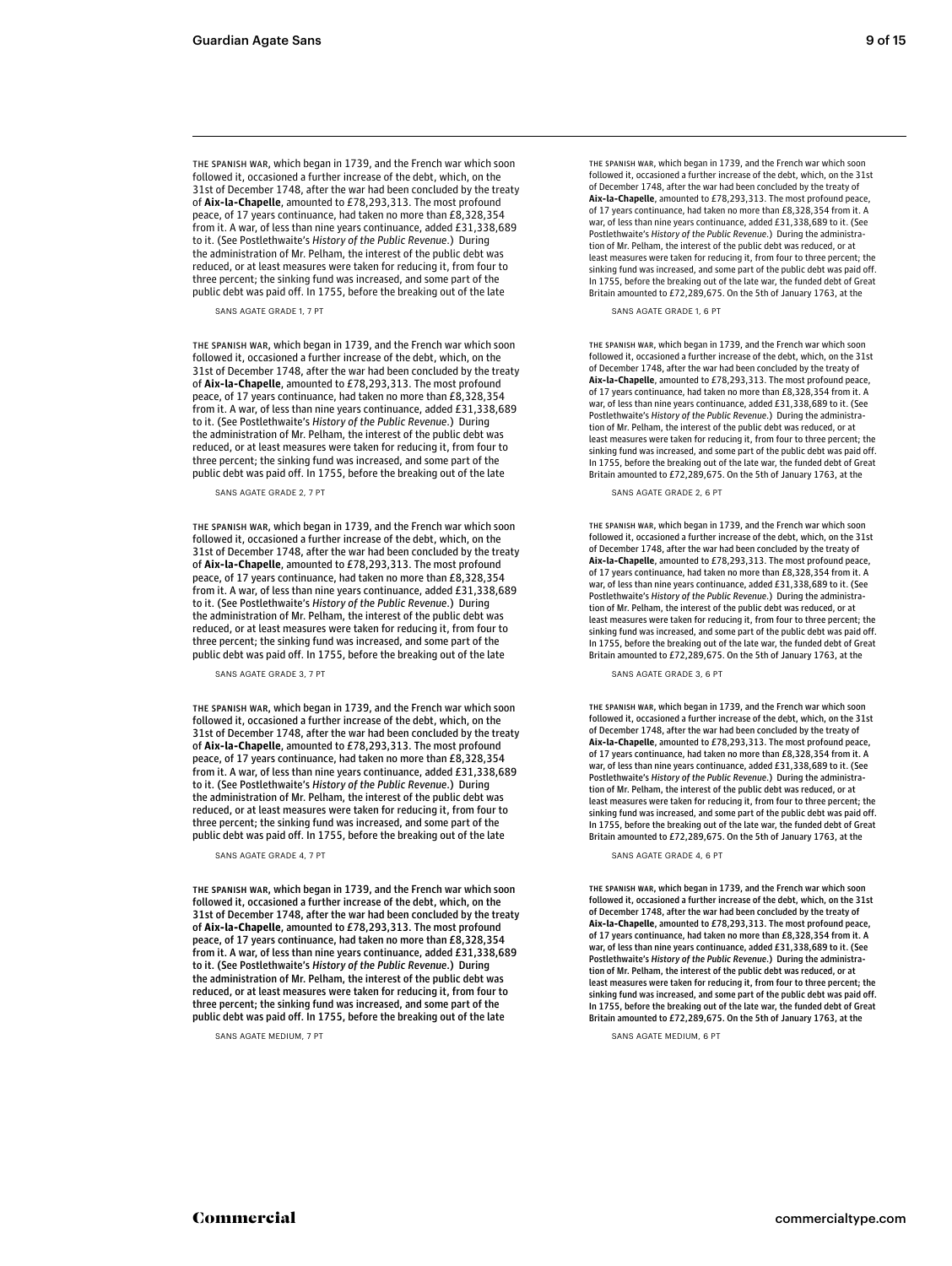THE SPANISH WAR, which began in 1739, as well as the French war which soon followed it, occasioned a further increase of the debt, which, on the 31st of December 1748, after the war had been concluded by the treaty of **Aix-la-Chapelle**, amounted to £78,293,313. The most profound peace, of 17 years continuance, had taken no more than £8,328,354 from it. A war, of less than nine years continuance, added £31,338,689 to the debt. (See Postlethwaite's History of the Public Revenue.) During the administration of Mr. Pelham, the interest of the public debt was reduced, or at least measures were taken for reducing it, from four to three percent; the sinking fund was increased, and

SANS AGATE GRADE 1, 6 PT

THE SPANISH WAR, which began in 1739, as well as the French war which soon followed it, occasioned a further increase of the debt, which, on the 31st of December 1748, after the war had been concluded by the treaty of **Aix-la-Chapelle**, amounted to £78,293,313. The most profound peace, of 17 years continuance, had taken no more than £8,328,354 from it. A war, of less than nine years continuance, added £31,338,689 to the debt. (See Postlethwaite's History of the Public Revenue.) During the administration of Mr. Pelham, the interest of the public debt was reduced, or at least measures were taken for reducing it, from four to three percent; the sinking fund was increased, and

## SANS AGATE GRADE 2, 6 PT

THE SPANISH WAR, which began in 1739, as well as the French war which soon followed it, occasioned a further increase of the debt, which, on the 31st of December 1748, after the war had been concluded by the treaty of **Aix-la-Chapelle**, amounted to £78,293,313. The most profound peace, of 17 years continuance, had taken no more than £8,328,354 from it. A war, of less than nine years continuance, added £31,338,689 to the debt. (See Postlethwaite's History of the Public Revenue.) During the administration of Mr. Pelham, the interest of the public debt was reduced, or at least measures were taken for reducing it, from four to three percent; the sinking fund was increased, and

THE SPANISH WAR, which began in 1739, as well as the French war which soon followed it, occasioned a further increase of the debt, which, on the 31st of December 1748, after the war had been concluded by the treaty of **Aix-la-Chapelle**, amounted to £78,293,313. The most profound peace, of 17 years continuance, had taken no more than £8,328,354 from it. A war, of less than nine years continuance, added £31,338,689 to the debt. (See Postlethwaite's History of the Public Revenue.) During the administration of Mr. Pelham, the interest of the public debt was reduced, or at least measures were taken for reducing it, from four to three percent; the sinking fund was increased, and

THE SPANISH WAR, which began in 1739, as well as the French war which soon followed it, occasioned a further increase of the debt, which, on the 31st of December 1748, after the war had been concluded by the treaty of **Aix-la-Chapelle**, amounted to £78,293,313. The most profound peace, of 17 years continuance, had taken no more than £8,328,354 from it. A war, of less than nine years continuance, added £31,338,689 to the debt. (See Postlethwaite's History of the Public Revenue.) During the administration of Mr. Pelham, the interest of the public debt was reduced, or at least measures were taken for reducing it, from four to three percent; the sinking fund was increased, and

### SANS AGATE MEDIUM, 6 PT SANS AGATE MEDIUM, SANS AGATE MEDIUM, SPT SANS AGATE MEDIUM, A PT

THE SPANISH WAR, which began in 1739, as well as the French war which soon followed it, occasioned a further increase of the debt, which, on the 31st of December 1748, after the war had been concluded by the treaty of **Aix-la-Chapelle**, amounted to £78,293,313. The most profound peace, of 17 years continuance, had taken no more than £8,328,354 from it. A war, of less than nine years continuance, added £31,338,689 to the debt. (See Postlethwaite's History of the Public Revenue.) During the administration of Mr. Pelham, the interest of the public debt was reduced, or at least measures were taken for reducing it, from<br>four to three percent; the sinking fund was increased, and some<br>part of the public debt was paid off. In 1755, before the breaking<br>out of the late war, the fun £72,289,675. On the 5th of January 1763, at the conclusion of the peace, the funded debt amounted debt to £122,603,336. The

## SANS AGATE GRADE 1, 5 PT

THE SPANISH WAR, which began in 1739, as well as the French war which soon followed it, occasioned a further increase of the debt, which, on the 31st of December 1748, after the war had been concluded by the treaty of **Aix-la-Chapelle**, amounted to £78,293,313. The most profound peace, of 17 years continuance, had taken no more than £8,328,354 from it. A war, of less than nine years continuance, added £31,338,689 to the debt. (See Postlethwaite's History of the Public Revenue.) During the administration of Mr. Pelham, the interest of the public debt was reduced, or at least measures were taken for reducing it, from four to three percent; the sinking fund was increased, and some part of the public debt was paid off. In 1755, before the breaking out of the late war, the funded debt of Great Britain amounted to £72,289,675. On the 5th of January 1763, at the conclusion of the peace, the funded debt amounted debt to £122,603,336. The

### SANS AGATE GRADE 2, 5 PT

THE SPANISH WAR, which began in 1739, as well as the French war which soon followed it, occasioned a further increase of the debt, which, on the 31st of December 1748, after the war had been concluded by the treaty of **Aix-la-Chapelle**, amounted to £78,293,313. The most profound peace, of 17 years continuance, had taken no more than £8,328,354 from it. A war, of less than<br>nine years continuance, added £31,338,689 to the debt. (See<br>Postlethwaite's History of the Public Revenue.) During the<br>administration of Mr. Pelham, the intere reduced, or at least measures were taken for reducing it, from four to three percent; the sinking fund was increased, and some part of the public debt was paid off. In 1755, before the breaking out of the late war, the funded debt of Great Britain amounted to £72,289,675. On the 5th of January 1763, at the conclusion of the peace, the funded debt amounted debt to £122,603,336. The

THE SPANISH WAR, which began in 1739, as well as the French war which soon followed it, occasioned a further increase of the debt, which, on the 31st of December 1748, after the war had been concluded by the treaty of **Aix-la-Chapelle**, amounted to £78,293,313. The most profound peace, of 17 years continuance, had taken no more than £8,328,354 from it. A war, of less than nine years continuance, added £31,338,689 to the debt. (See Postlethwaite's History of the Public Revenue.) During the administration of Mr. Pelham, the interest of the public debt was reduced, or at least measures were taken for reducing it, from four to three percent; the sinking fund was increased, and some part of the public debt was paid off. In 1755, before the breaking out of the late war, the funded debt of Great Britain amounted to £72,289,675. On the 5th of January 1763, at the conclusion of the peace, the funded debt amounted debt to £122,603,336. The

### SANS AGATE GRADE 4, 6 PT SANS AGATE GRADE 4, 5 PT SANS AGATE GRADE 4, 4 PT

THE SPANISH WAR, which began in 1739, as well as the French war which soon followed it, occasioned a further increase of the debt, which, on the 31st of December 1748, after the war had been concluded by the treaty of **Aix-la-Chapelle**, amounted to £78,293,313. The most profound peace, of 17 years continuance, had taken no more than £8,328,354 from it. A war, of less than nine years continuance, added £31,338,689 to the debt. (See<br>Postlethwaite's *History of the Public Revenue*.) During the<br>administration of Mr. Pelham, the interest of the public debt was<br>reduced, or at least measures were four to three percent; the sinking fund was increased, and some part of the public debt was paid off. In 1755, before the breaking out of the late war, the funded debt of Great Britain amounted to £72,289,675. On the 5th of January 1763, at the conclusion of the peace, the funded debt amounted debt to £122,603,336. The

THE SPANISW WAR, which began in 1739, as well as the French war which soon<br>followed it, occasioned a further increase of the debt, which, on the 31st of De-<br>cember 1748, after the war had been concluded by the treaty of Al Public Revenue). During the administration of Mr. Pelham, the interest of the public debt was reduced, or at least measures were taken for reducing it, from four to three percent; the sinking fund was increased, and some p by the war did not end with the conclusion of the peace; so that, though on the Sth<br>of January 1764, the funded debt was increased (partly by a new loan, and partly<br>by funding a part of the unfunded debt) to £129,586,789,

## SANS AGATE GRADE 1, 4 PT

THE SPANISH WAR, which the gan in 1739, as well as the French war which soon<br>followed it, occasioned a further increase of the debt, which, on the 31st of De-<br>cember 1748, after the war had been concluded by the teraty of the conclusion of the peace, the funded debt amounted debt to £122,603,336. The unfunded debt has been stated at £13,927,589. But the expense occasioned by the war did not end with the conclusion of the peace; so that, though on the Sth<br>of January 1764, **the funded debt** was increased (partly by a new loan, and partly<br>by funding a part of the unfunded debt) to £129,586,789

### SANS AGATE GRADE 2, 4 PT

THE SPANISH WAR, which began in 1739, as well as the French war which soon<br>followed it, occasioned a further increase of the debt, which, on the 31st of De-<br>cember 1748, after the war had been concluded by the treaty of **A** continuance, added £31,338,689 to the debt. (See Postlethwaite's History of the Public Revenue.) During the administration of Mr. Peltham, the interest of the public debt was reduced, or at least measures were taken for r by the war did not end with the conclusion of the peace; so that, though on the Sth<br>of January 1764, the funded debt was increased (partly by a new loan, and partly<br>by funding a part of the unfunded debt) to £129,586,789,

## SANS AGATE GRADE 3, 6 PT SANS AGATE GRADE 3, 5 PT SANS AGATE GRADE 3, 4 PT

THE SPANISH WAR, which began in 1739, as well as the French war which soon<br>followed it, occasioned a further increase of the debt, which, on the 31st of De-<br>cember 1748, after the war had been concluded by the treaty of AI continuance, added £31,333,689 to the debt. (See Postlethwaite's History of the Politic Revenue.) During the administration of Mr. Pelham, the interest of the public debt was reduced, or at least measures were taken for r The unfunded debt has been stated at £13,927,589. But the expense occasioned<br>by the war did not end with the conclusion of the peace; so that, though on the Sth<br>of January 1764, the funded debt was increased (partly by a n

тиє spanusu war, which began in 1739, as well as the French war which soon<br>followed it, occasioned a further increase of the debt, which, on the 31st of De-<br>cember 1748, after the war had been concluded by the treaty of A had taken no more than £8,328,354 from it. A war, of less than nine years continuance, added £31,338,689 to the debt. (See Postlethwaite's History of the *Public Revenue.*) During the administration of Mr. Pelham, the interest of the<br>public debt was reduced, or at least measures were taken for reducing it, from<br>four to three percent; the sinking fund was increased, and some debt was paid off. In 1755, before the breaking out of the late war, the funded<br>debt of Great Britain amounted to  $572,289,675$ . On the 5th of January 1763, at<br>the conclusion of the peace, the funded debt amounted debt to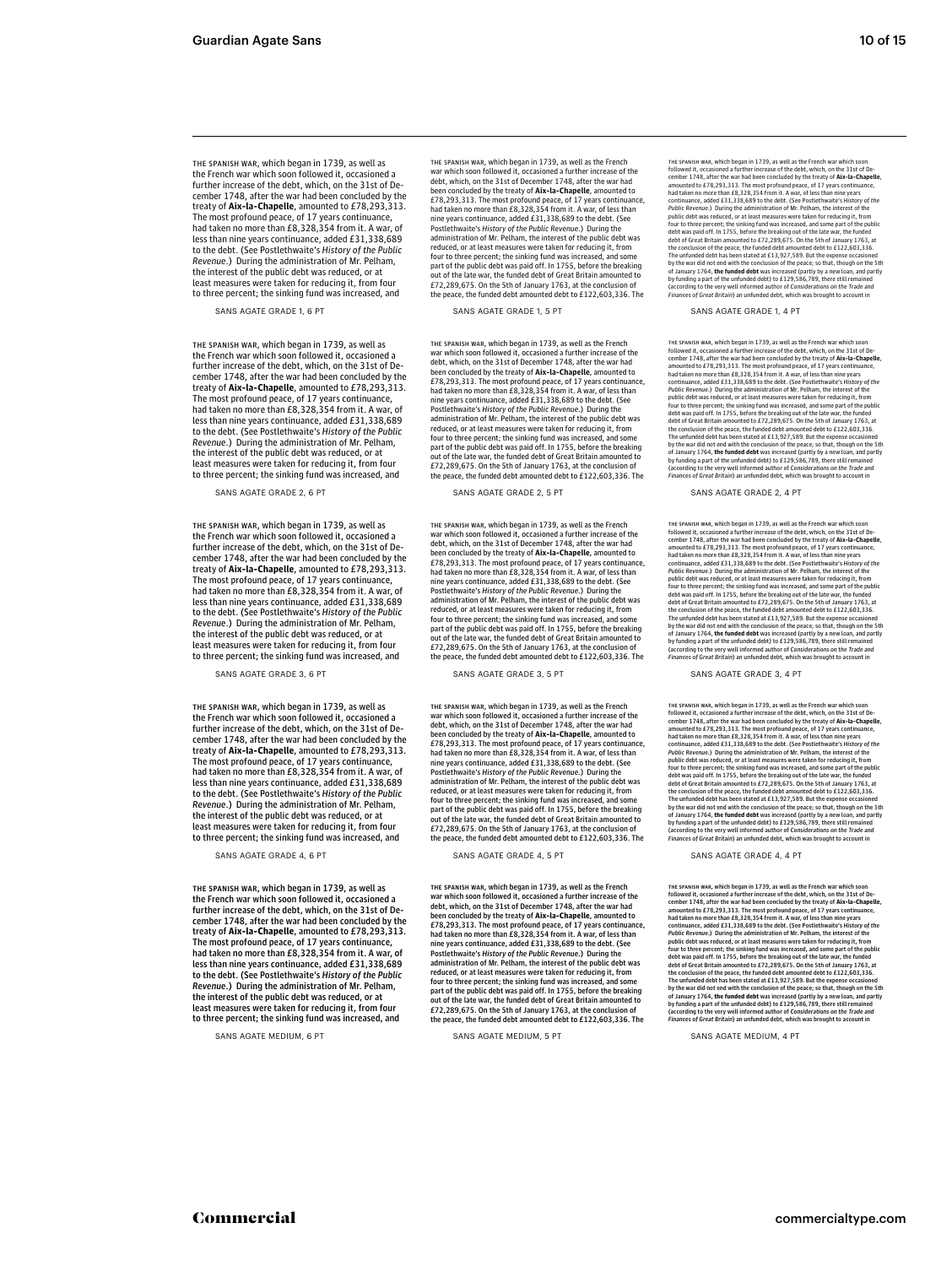oli pieni mökki pienen Flamandilaisen kylän reunalla, peninkulman päässä Antverpenistä. Kylä sijaitsi leveiden laidunkaistaleiden ja viljavainioiden välissä, ja sen läpi virtaavan suuren kanavan reunamilla kasvoi pitkät rivit tuulessa taipuvia poppeleita ja tervaleppiä. Siinä

SUOMI (FINNISH) SANS AGATE GRADE 2, 6 PT

HE OLIVAT ystäviä ystävyydessä, joka oli läheisempää kuin veljeys. Nello oli pieni Ardennelainen — Patras suuri Flamandilainen. He olivat saman ikäisiä vuosilla mitattuna, mutta kuitenkin toinen oli vielä nuori, toinen oli jo vanha. He olivat asuneet yhdessä koko ikänsä; molemmat he olivat orpoja ja kurjia sekä saivat leipänsä samasta kädestä. Se oli ollut heidän siteensä alku, heidän ensimmäinen sympatian säikeensä; se oli vahvistunut päivä päivältä ja kasvanut heidän mukanaan kiinteänä ja erottamattomana niin, että he alkoivat rakastaa toisiansa erittäin paljon. Heidän kotinsa MAGYAR (HUNGARIAN) SANS AGATE GRADE 2, 6 PT

rajtuk keresztbe dobva egy ezüstgombos lovaglópálca. A tábornok a szoba közepén állt és hideg arccal hallgatta a segédtiszt szavait. Kurtára nyírt szakála rőtesen csillogott a lámpafényben. Aranykeretes szemüvege mögül jeges nyugalommal csillámlottak elő kék szemei. Csupa energia volt ez a hat láb magas, karcsú ember, aki egy hónap előtt vette át a feldunai hadtest parancsnokságát. De most mégis, mintha va-lami fáradtságot vagy inkább fásultságot árultak volna el mozdulatai. Némán bólintott s mikor a segédtiszt mögött becsukódott az ajtó, kimerülten dobta magát a kopott díványra. Két nap óta mindig talpon volt s egyik

HAJNALI KÉT órakor a segédtiszt belépett a tábornok szobájába és jelentette, hogy a járőrök elindultak a hodricsi úton. Az asztalra állított petróleumlámpa körül szétteregetett tereprajzok és jelentések hevertek,

ESPAÑOL (SPANISH) SANS AGATE GRADE 2, 6 PT

definir, sino subrayar; no quiero dibujar, sino sugerir. Animar, en su exacto sentido. Herir pájaros soñolientos. Donde haya un rincón oscuro, poner un reflejo de nube alargada y regalar unos cuantos espejos de bolsillo a las señoras que asisten. He querido bajar a la ribera de los juncos. Por debajo de las tejas amarillas. A la salida de las aldeas, donde el tigre se come a los niños. Estoy en este momento lejos del poeta que mira el reloj, lejos del poeta que lucha con la estatua, que lucha con el sueño, que lucha con la anatomía; he huido de todos mis amigos y me voy con aquel muchacho que se come la fruta verde y mira cómo las hormigas devoran al pájaro aplastado por el automóvil. Por las calles más puras del pueblo me encontraréis; por el aire viajero y la luz tendida de las melodías que

EN ESTA conferencia no pretendo, como en anteriores,

ČESKÝ (CZECH) SANS AGATE GRADE 2, 6 PT

AČKOLI KLIMŠOVA nenapsala knih mnoho, přece zná ji ta naše četbychtivá mládež tuze dobře. Zná ji zejména z knih: Z jara do léta, Kniha báchorek, Paleček a Malenka, Z ráje, Rodinná skřínka a j., a pak z různých časopisů pro mládež, do nichž velice pilně přispívá. Její práce vesměs děti naše rády čítají, poněvadž skutečně vynikají vším, čeho se na dobré četbě žádá. Však Klimšova také pracuje s láskou, pracuje opravdově vážně a nevydá nic na světlo, co by důkladně nepodrobila soudu svému i soudu jiných. A to právě dodává jejím prácem té pravé ceny. Nuže seznammež se se životem této tiché a skromné pracovnice, seznammež se i s jejími pěknými spisy. Klimšova narodila se 7. dne měsíce prosince roku 1851. v Poličce. Otec její byl dosti zámožným a váženým měšťanem, měltě v Poličce dům a byl dlouhá léta členem obecního zastupitelstva, ba i

> KLOCKAN VAR mellan åtta och nio den vackra majmorgonen, då Arvid Falk efter scenen hos brodern vandrade gatorna framåt, missnöjd med sig själv, missnöjd med brodern och missnöjd med det hela. Han önskade att det vore mulet och att han hade dåligt sällskap. Att han var en skurk, det trodde han icke fullt på, men han var icke nöjd med sig själv, han var så van att ställa höga fordringar på sig, och han var inlärd att i brodern se ett slags styvfar, för vilken han hyste stor aktning, nästan vördnad. Men även andra tankar döko upp och gjorde honom bekymrad. Han var utan pengar och utan sysselsättning. Detta senare var kanske det värsta ty sysslolösheten var honom en svår fiende, begåvad med en aldrig vilande fantasi som han var. Under ganska obehagliga funderingar hade han kommit ner på Lilla Trädgårdsgatan; han följde vänstra

DER VAR en lille Havfisk af god Familie, Navnet husker jeg ikke, det maa de Lærde sige Dig. Den lille Fisk wde attenhundrede Søskende, alle lige gamle; de kjendte ikke deres Fader eller Moder, de maatte strax skjøtte sig selv og svømme om, men det var en stor Fornøielse; Vand havde de nok at drikke, hele Verdenshavet, Føden tænkte de ikke paa, den kom nok; hver vilde følge sin Lyst, hver vilde faae sin egen Historie, ja det tænkte heller Ingen af dem paa. Solen skinnede ned i Vandet, det lyste om dem, det var saa klart, det var en Verden med de forunderligste Skabninger, og nogle saa gruelig store, med voldsomme Gab, de kunde sluge de attenhundrede Søskende, men det tænkte de heller ikke paa, for Ingen af dem var endnu bleven slugt. De Smaa svømmede sammen, tæt op til hverandre, som Sildene og Makrelerne svømme; men

DANSK (DANISH) SANS AGATE GRADE 2, 6 PT

DADA EST une nouvelle tendance artistique, on s'en rend bien compte, puisque, jusqu'à aujourd'hui, personne n'en savait rien et que demain tout Zurich en parlera. Dada a son origine dans le dictionnaire. C'est terriblement simple. En français cela signifie « cheval de bois ». En allemand « va te faire, au revoir, à la prochaine ». En roumain « oui en effet, vous avez raison, c'est ça, d'accord, vraiment, on s'en occupe », etc. C'est un mot international. Seulement un mot et ce mot comme mouvement. Très facile à comprendre. Lorsqu'on en fait une tendance artistique, cela revient à vouloir supprimer les complications. Psychologie Dada. Allemagne Dada y compris indigestions et crampes brouillardeuses, littérature Dada, bourgeoisie Dada et vous, très vénérés poètes, vous qui avez toujours fait de la poésie avec des mots, mais qui n'en faites

OD WCZORAJ jakiś niepokój panuje w uliczce. Stary Mendel dziwi się i częściej niż zwykle nakłada krótką łajkę patrząc w okno. Tych ludzi nie widział on tu jeszcze. Gdzie idą? Po co przystają z robotnikami, śpieszącymi do kopania fundamentów pod nowy dom niciarza Greulicha? Skąd się tu wzięły te obszarpane wyrostki? Dlaczego patrzą tak po sieniach? Skąd mają pieniądze, że idą w pięciu do szynku? Stary Mendel kręci głową, smokcząc mały, silnie wygięty wiśniowy cybuszek. On zna tak dobrze tę uliczkę cichą. Jej fizjonomię, jej ruch. jej głosy, jej tętno. Wie, kiedy zza którego węgła wyjrzy w dzień pogodny słońce; ile dzieci przebiegnie rankiem, drepcąc do ochronki, do szkoły; ile zwiędłych dziewcząt w ciemnych chustkach, z małymi blaszeczkami w ręku przejdzie po trzy, po cztery, do fabryki cygar na robotę; ile kobiet przystanie

FRANÇAIS (FRENCH) SANS AGATE GRADE 2, 6 PT

SVENSKA (SWEDISH) SANS AGATE GRADE 2, 6 PT

POLSKI (POLISH) SANS AGATE GRADE 2, 6 PT

oğuşturur, yine salât-ü selamlarını çekmeye başlardı.

sadık GENÇ, araladığı kapıyı çekince, yine birden kararan sanduka sükunu icinde, İskender Pasa, galeyansız ibadetine başlardı. Artık dünyaya dair hiçbir ümidi kalmamıştı. İstediği yalnız bir iman selametiydi. Vâkıa kalındılığın istealiye yalınız bir illilmi selanleci yalı valla<br>korkak bir adam değildi. Ama, muhakkak bir ölümü her gün, her saat, her dakika, hatta her saniye beklemek...<br>Onun cesaretini kırmış, sinirlerini zayıflatmıştı. Evet, ya kafası kesilecek, ya boğulacaktı! Düşündükçe, ensesinde soğuk bir satırın sarih temasını duyar gibi oluyordu. Bu sarih temas silinirken karşısına kendi boğuk hayali gelirdi; gözleri patlamış, kavuğu bir 11 yan nayan yanı ar, yazılar parlamış, maraya an<br>tarafa yuvarlanmış, boynu yağlı bir kement ile sıkılmış, ayağından pabuçları çıkmış, ipek kuşağı çözülmüş,<br>karanlık, köpüklü ağzından siyah dili sarkmış bir naaş... İskender Paşa'nın yerde sürünen ölüsü! Titrer, gözlerini

PORTUGUÊS (PORTUGUESE) SANS AGATE GRADE 2, 6 PT

TÜRKÇE (TURKISH) SANS AGATE GRADE 2, 6 PT

NINGUÉM VIRIA tentá-la. Enquanto ela compõe os babadinhos e rendas do roupão branco, um roupão de cambraia que o desembargador lhe dera em 1862, no mesmo dia aniversário, 19 de setembro, convido a leitora a observar-lhe as feições. Vê que não lhe dou Vênus; também não lhe dou Medusa. Ao contrário de Medusa, nota-se-lhe o alisado simples do cabelo, preso sobre a nuca. Os olhos são vulgares, mas têm uma expressão bonachã. A boca é daquelas que, ainda não sorrindo, são risonhas, e tem esta outra particularidade, que é uma boca sem remorsos nem saudades: podia dizer sem desejos, mas eu só digo o que quero, e só quero falar das saudades e dos remorsos. Toda essa cabeça, que não entusiasma, nem repele, assenta sobre um corpo antes alto do que baixo, e não magro nem gordo, mas fornido na proporção da estatura. Para que

ITALIANO (ITALIAN) SANS AGATE GRADE 2, 6 PT

DAPPRIMA, RIPETENDENDO l'errore commesso in gioventù, scrisse di animali che conosceva poco, e le sue favole risonarono di ruggiti e barriti. Poi si fece più umano, se così si può dire, scrivendo degli animali che credeva di conoscere. Così la mosca gli regalò una gran quantità di favole dimostrandosi un animale più utile di quanto si creda. In una di quelle favole ammirava la velocità del dittero, velocità sprecata perchè non gli serviva nè a raggiungere la preda nè a garantire la sua incolumità. Qui faceva la morale una testuggine. Un'altra favola esaltava la mosca che distruggeva le cose sozze da essa tanto amate. Una terza si meravigliava che la mosca, l'animale più ricco d'occhi, veda tanto imperfettamente. Infine una raccontava di un uomo che, dopo di aver schiacciato una mosca noiosa, le gridò: "Ti ho beneficata; ecco che non sei più

DEUTSCH (GERMAN) SANS AGATE GRADE 2, 6 PT

SEHEN WIR das Gesamtbild unseres heutigen Lebens nur mit unseren Augen an, so können wir die Folgerung ziehen, daß dieses Gebilde einen chaotischen Charakter trägt, und es kann uns nicht wundern, daß diejenigen, welche sich in diesem scheinbaren Chaos unwohl fühlen, der Welt entfliehen oder sich in geistigen Abstraktionen verlieren wollen. Doch jedenfalls muß es uns klar sein, daß diese Flucht vor der Wirklichkeit ein ebenso großer Irrtum ist wie jene Anlehnung an den reinsten Materialismus. Weder die Flucht in das Mittelalter, noch der von verschiedenen Kunsthistorikern empfohlene Wiederaufbau des Olympos kann und die Lösung bringen. Unsere Zeit hat eine andere Mission zu erfüllen als die des Mittelalters und des Hellenismus. Um die Aufgabe unserer Zeit richtig zu verstehen, ist es notwendig, daß wir nicht nur mit unseren Augen,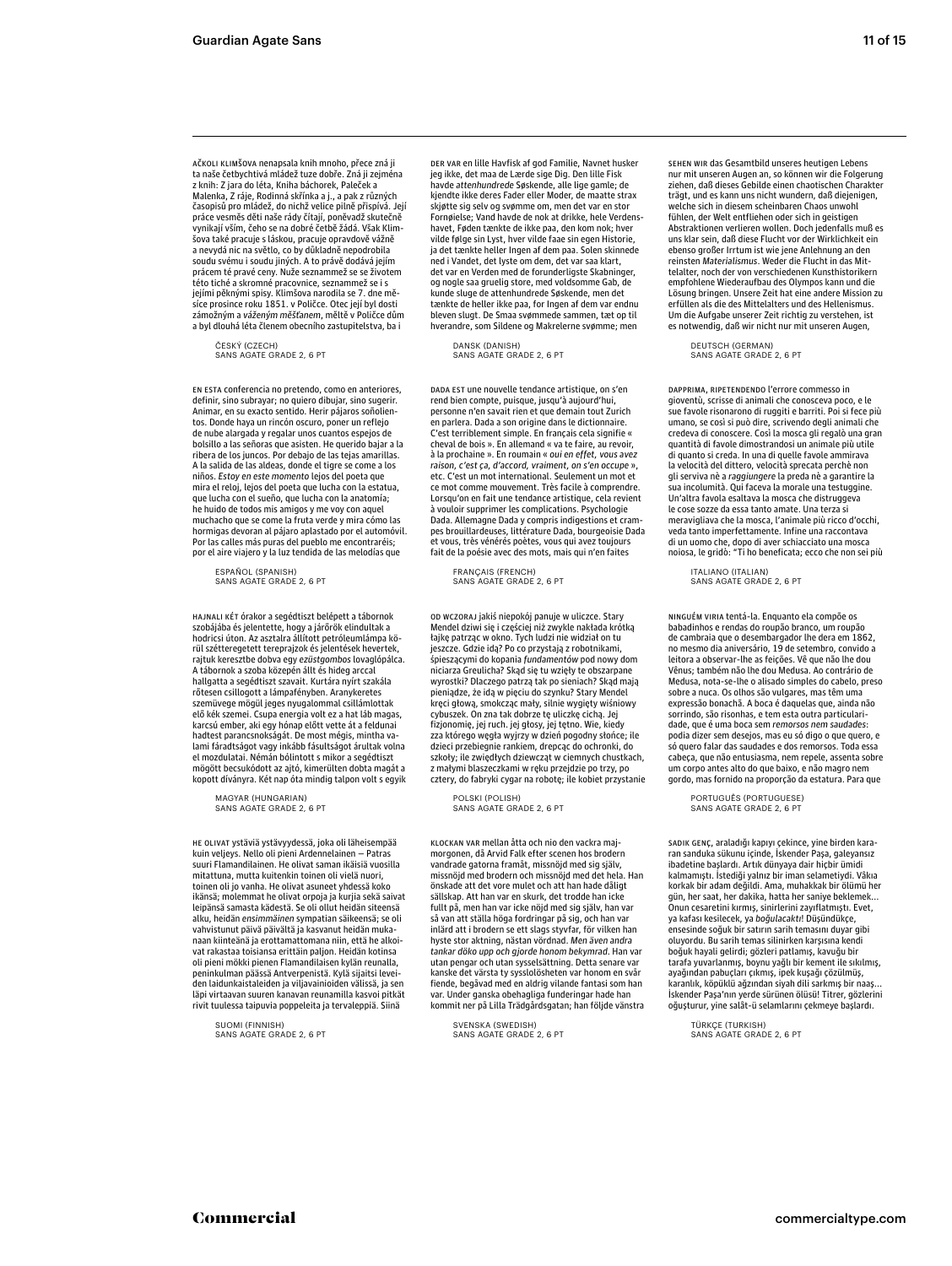| <b>UPPERCASE</b>                                    | ABCDEFGHIJKLMNOPQRSTUVWXYZ                                                                                                                             |
|-----------------------------------------------------|--------------------------------------------------------------------------------------------------------------------------------------------------------|
| LOWERCASE                                           | abcdefghijklmnopqrstuvwxyz                                                                                                                             |
| <b>SMALL CAPITALS</b>                               | ABCDEFGHIJKLMNOPQRSTUVWXYZ                                                                                                                             |
| STANDARD PUNCTUATION                                | j!¿?.,:;---()[]{}/ \&@""''·",«»<> \$•¶†‡©®®™                                                                                                           |
| ALL-CAP PUNCTUATION                                 |                                                                                                                                                        |
| TABULAR LINING<br>default figures                   | \$£€¥1234567890¢f %‰a0#°<+=-x÷>≈≠¬≤≥'"                                                                                                                 |
| <b>FRACTIONS</b>                                    | $\frac{1}{2}$ $\frac{1}{3}$ $\frac{2}{3}$ $\frac{1}{4}$ $\frac{3}{4}$ $\frac{1}{8}$ $\frac{3}{8}$ $\frac{5}{8}$ $\frac{7}{8}$                          |
| NUMERATORS, DENOMINATORS<br>SUPERSCRIPT & SUBSCRIPT | $H0123456789/0123456789$ $H0123456789+-H0123456789+-$                                                                                                  |
| ORDINALS                                            | abcdefghijklmnopqrstuvwxyzèú                                                                                                                           |
| ALTERNATE FRACTIONS                                 | $\frac{1}{2}$ $\frac{1}{3}$ $\frac{2}{3}$ $\frac{1}{4}$ $\frac{3}{4}$ $\frac{1}{8}$ $\frac{3}{8}$ $\frac{5}{8}$ $\frac{7}{8}$ 0123456789<br>0123456789 |
| <b>ACCENTED UPPERCASE</b>                           | ÁÂÀÄÅÃĂĀĄÅÆÆÇĆČĈĊĎĐÉÊÈËĔĒĘĞĜĢĠĦĤ<br>ÍÎÌÏIĪĮĨĬĴĶŁĹĽĻĿÑŃŇŅŊÓÔÒÖÕŐŌØØŒŔŘŖŠŚŞŜŞ<br>ÞŤŢŦÚÛÙÜŬŰŪŲŮŨŴŴŴŴÝŶŸŽŹŻ                                                |
| <b>ACCENTED LOWERCASE</b>                           | áâàäåãăāąåææçćčĉċďđðéêèëěēeğĝġġħĥ<br>ıíîìïiījîĭiĵķłĺľḷŀñńňn 'nŋóôòöõőōøøœŕřṛßšśşŝṣ<br>þťṭŧúûùüŭűūyůũẃŵẁẅýŷỳÿžźż                                        |
| ACCENTED SMALL CAPITALS                             | ÁÂÀÄÅÃĂĀĄÅÆÆÇĆČĈĊĎĐĐÉÊÈËËĒĘĞĜĢĠĦĤ<br>IÍÎÌÏIĪJĨĬIĴĶŁĹĽĻĿÑŃŇŅ 'nŊÓÔÒÖŐŐŌØØŒŔŘŖSSŠŚŞŜŞ<br>ÞŤŢŦÚÛÙÜŬŰŪŲŮŨŴŴŴŴÝŶŶŸŽŹŻ                                       |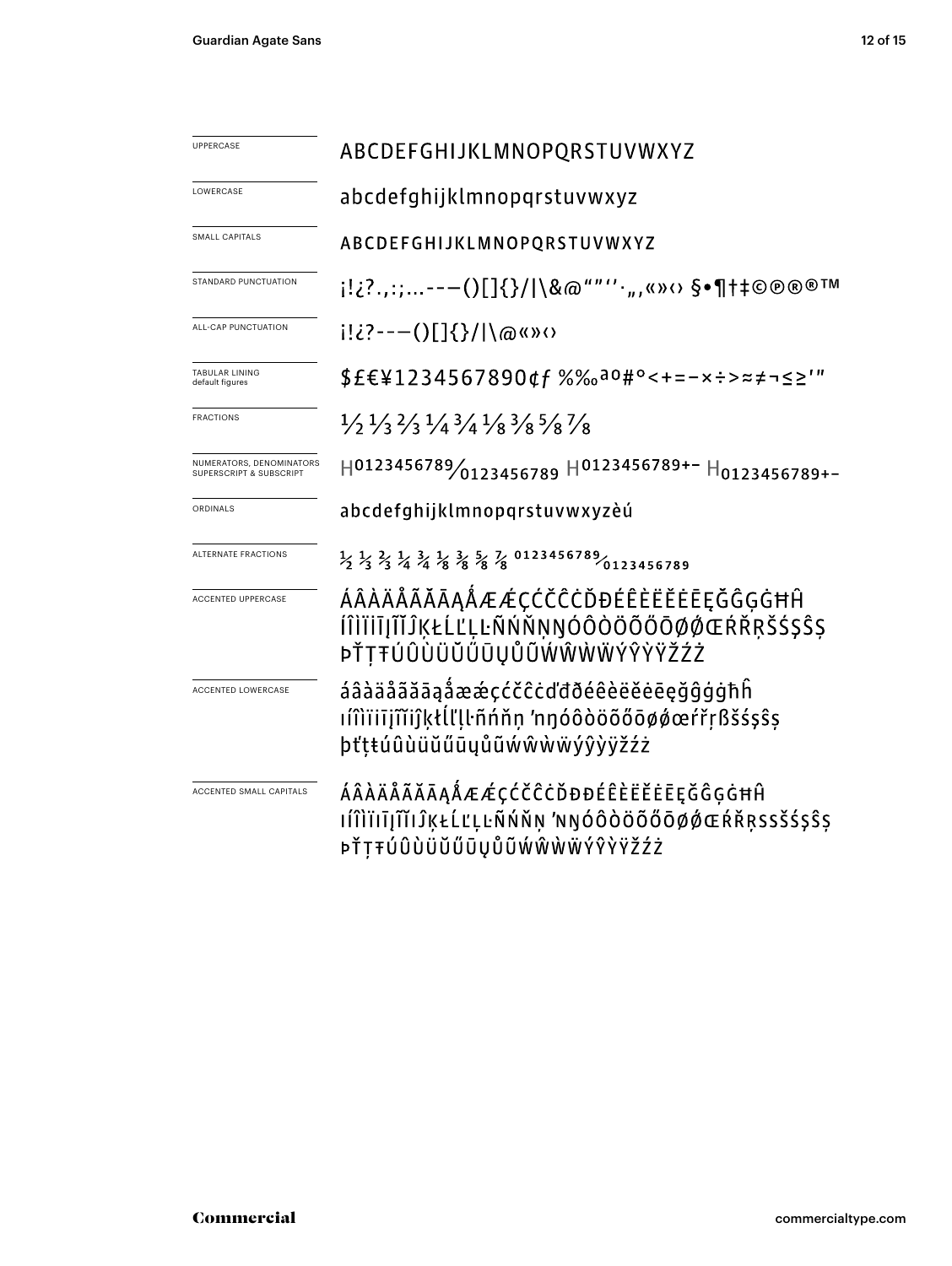| UPPERCASE                                                      | ABCDEFGHIJKLMNOPQRSTUVWXYZ                                                                                                                             |
|----------------------------------------------------------------|--------------------------------------------------------------------------------------------------------------------------------------------------------|
| LOWERCASE                                                      | abcdefghijklmnopgrstuvwxyz                                                                                                                             |
| SMALL CAPITALS                                                 | ABCDEFGHIJKLMNOPQRSTUVWXYZ                                                                                                                             |
| STANDARD PUNCTUATION                                           | j!¿?.,:;---()[]{}/ \&@""'',,,«»<> \$•¶†‡©®®™                                                                                                           |
| ALL-CAP PUNCTUATION                                            | $i!i$ ?---()[]{}/ \@«» $\circ$                                                                                                                         |
| TABULAR LINING<br>default figures                              | $$EE41234567890$ df %‰ <sup>a0#</sup> °<+=-x÷>≈≠¬≤≥'"                                                                                                  |
| <b>FRACTIONS</b>                                               | $\frac{1}{2}$ $\frac{1}{3}$ $\frac{2}{3}$ $\frac{1}{4}$ $\frac{3}{4}$ $\frac{1}{8}$ $\frac{3}{8}$ $\frac{5}{8}$ $\frac{7}{8}$                          |
| NUMERATORS, DENOMINATORS<br><b>SUPERSCRIPT &amp; SUBSCRIPT</b> | $H0123456789/0123456789$ $H0123456789+-H0123456789+-$                                                                                                  |
| ORDINALS                                                       | abcdefghijklmnopqrstuvwxyzèú                                                                                                                           |
| ALTERNATE FRACTIONS                                            | $\frac{1}{2}$ $\frac{1}{3}$ $\frac{2}{3}$ $\frac{1}{4}$ $\frac{3}{4}$ $\frac{1}{8}$ $\frac{3}{8}$ $\frac{5}{8}$ $\frac{7}{8}$ 0123456789<br>0123456789 |
| <b>ACCENTED UPPERCASE</b>                                      | ÁÂÀÄÅÃĂĀĄÅÆÆÇĆČĈĊĎĐÉÊÈËĔĒĘĞĜĢĠĦĤ<br>ÍÎÌÏİĪJĨĬĴĶŁĹĽĻĿÑŃŇŅŊÓÔÒÖÕŐŌØØŒŔŘŖŠŚŞŜŞ<br>ÞŤŢŦÚÛÙÜŬŰŨŲŮŨŴŴŴŴÝŶŸŽŹŻ                                                |
| <b>ACCENTED LOWERCASE</b>                                      | áâàäåãăāąåææçćčĉċďđðéêèëěēęğĝģġħĥ<br>ıíîìïiījĩĭiĵķłĺľḷŀñńňṇ 'nŋóôòöõőōøǿœŕřṛßšśşŝṣ<br>þťṭŧúûùüŭűūųůũẃŵẁẅýŷỳÿžźż                                        |
| ACCENTED SMALL CAPITALS                                        | ÁÂÀÄÅÃĂĀĄÅÆÆÇĆČĈĊĎĐĐÉÊÈËËĒĘĞĜĢĠĦĤ<br>ıíîìïıīįĩĭıĴĶŁĹĽĻĿÑŃŇŅ 'NŊÓÔÒÖÕŐŌØØŒŔŘŖSSŠŚŞŜŞ<br><i>»ŤŢŦÚÛÙÜŬŰŪŲŮŨŴŴŴŴÝŶŶŸŽŹŻ</i>                                |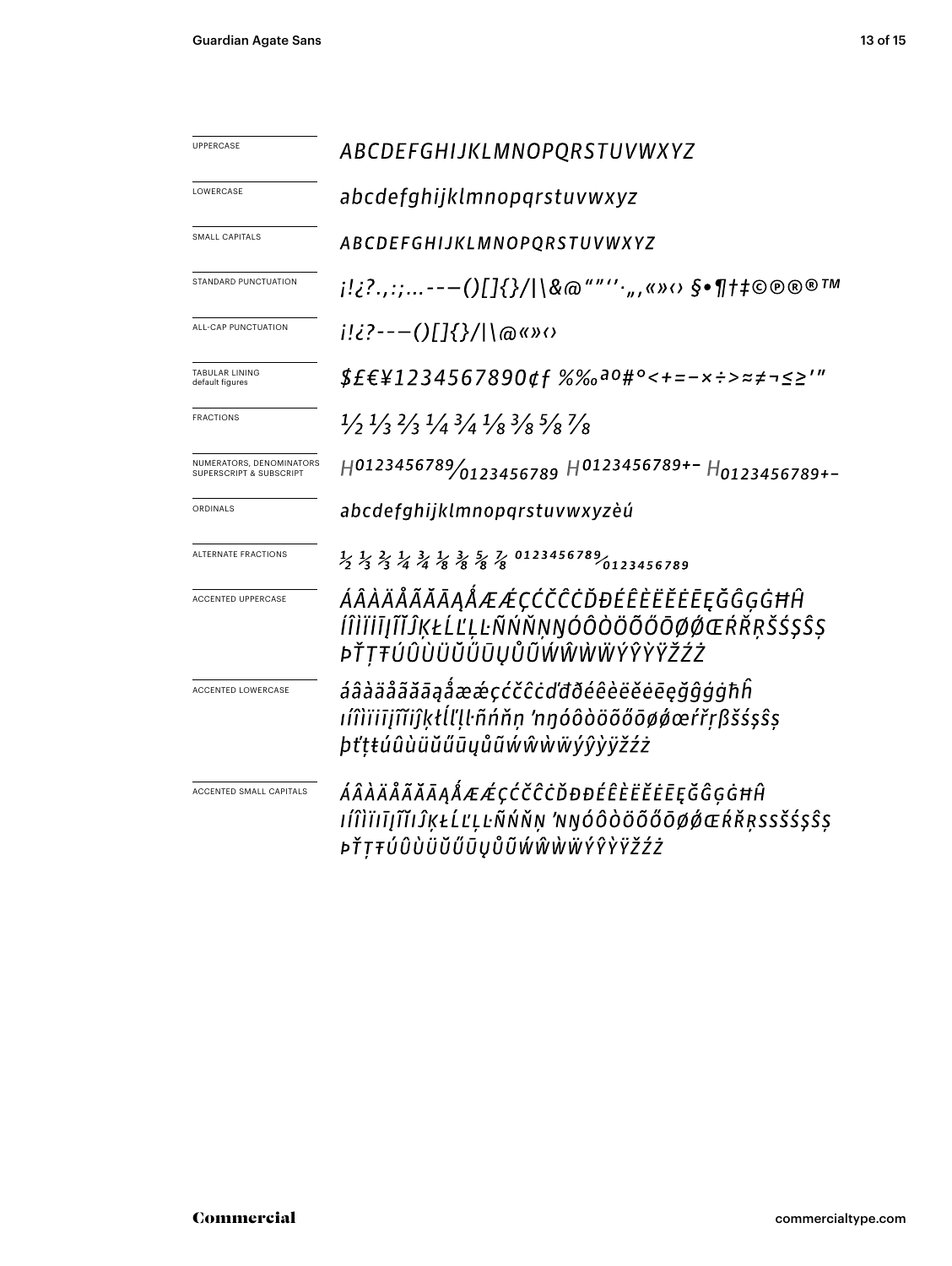| <b>OPENTYPE FEATURES</b><br><b>FAMILY WIDE</b>             | DEACTIVATED                                                               | <b>ACTIVATED</b>                                                |  |  |  |  |  |
|------------------------------------------------------------|---------------------------------------------------------------------------|-----------------------------------------------------------------|--|--|--|--|--|
| SMALL CAPS                                                 | Bacon & 'Eggs' for £2348.50?                                              | <b>BACON &amp; 'EGGS' FOR £2348.50?</b>                         |  |  |  |  |  |
| ALL SMALL CAPS                                             | Mayo & 'Ketchup' for £17.99?                                              | MAYO & 'KETCHUP' FOR £17.99?                                    |  |  |  |  |  |
| ALL CAPS                                                   | Fish/Vis & 'Chips' for £24.65?                                            | FISH/VIS & 'CHIPS' FOR £24.65?                                  |  |  |  |  |  |
| TABULAR LINING<br>default figures                          | Sale price:<br>$$3,460$ €1,895<br>\$7,031 £9,215<br>Originally:           | Sale price:<br>$$3,460$ €1,895<br>\$7,031 £9,215<br>Originally: |  |  |  |  |  |
| FRACTIONS<br>ignores numeric date format                   | 21/03/10 and 2 1/18 460/920                                               | 21/03/10 and $2\frac{1}{18}$ 460/ <sub>920</sub>                |  |  |  |  |  |
| SUPERSCRIPT/SUPERIOR                                       | $x158 + y23 \times z18 - a42608$                                          | $x^{158} + y^{23} \times z^{18} - a^{42608}$                    |  |  |  |  |  |
| SUBSCRIPT/INFERIOR                                         | $x158 \div y23 \times z18 - a42608$                                       | $X_{158}$ = $Y_{23}$ × $Z_{18}$ = $a_{42608}$                   |  |  |  |  |  |
| DENOMINATOR<br>for making arbitrary fractions              | 0123456789 0123456789                                                     | 0123456789 0123456789                                           |  |  |  |  |  |
| <b>NUMERATOR</b><br>for making arbitrary fractions         | 0123456789 0123456789                                                     | 0123456789 0123456789                                           |  |  |  |  |  |
| ORDINAL                                                    | 1st 2nd 3rd 2e 2ème 1re                                                   | 1st 2nd 3rd 2e 2ème 1re                                         |  |  |  |  |  |
| <b>LANGUAGE FEATURE</b><br>Română (Romanian) s accent      | ÎNSUȘI conștiință științifice                                             | ÎNSUȘI conștiință științifice                                   |  |  |  |  |  |
| <b>OPENTYPE FEATURES</b><br>ALL ITALICS                    | <b>DEACTIVATED</b>                                                        | <b>ACTIVATED</b>                                                |  |  |  |  |  |
| STYLISTIC SET 02<br>f ß and related                        | Bluffs Waffle Sift Schriftgießerei                                        | <b>Bluffs Waffle Sift Schriftgießerei</b>                       |  |  |  |  |  |
| <b>OPENTYPE FEATURES</b><br>ROMAN & ITALIC                 | DEACTIVATED                                                               | <b>ACTIVATED</b>                                                |  |  |  |  |  |
| STYLISTIC SET 01<br>duplexed fraction in<br>standard fonts | 21/03/10 and $2^{372}/_{6148}$ 460/920                                    | 21/03/10 and $2^{372}6148^{469}$ $^{920}$                       |  |  |  |  |  |
| STYLISTIC SET 01<br>standard fonts in<br>duplexed fonts    | 21/03/10 and $2^{37}$ <sup>2</sup> $_{6148}$ <sup>469</sup> <sub>20</sub> | 21/03/10 and $2^{372}/_{6148}$ 460/ <sub>920</sub>              |  |  |  |  |  |